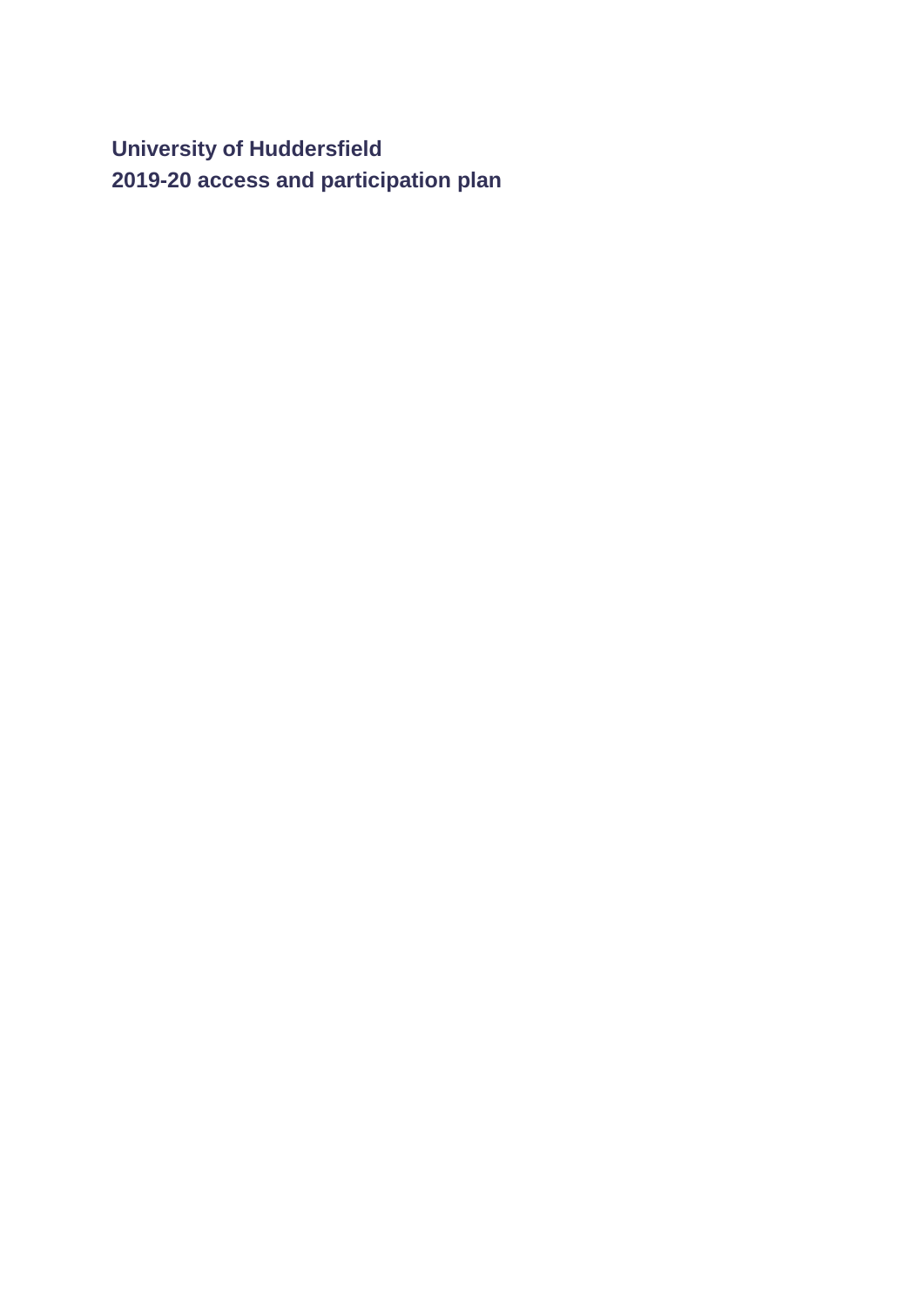# **Assessment of current performance**

We are committed to improving access to education and through it to the professions. At the University of Huddersfield, a key part of our mission is 'to deliver an accessible and inspirational learning experience and to engage fully with employers and the community'. Our 'strap line' is 'inspiring tomorrow's professionals'. To achieve this mission, and to live up to our brand promise, we seek to support every student through every stage of their personal 'student journey', from supporting their first decision to consider higher education as an option, through application, enrolment, their learning experience, engagement with professions, and trajectory into work and further study.

We believe we are being successful in achieving this mission. In the HESA PI's published in February 2018

• around 1 in 6 was from a low-participation neighbourhood, significantly above our HESA benchmark and among the 20 highest performing English universities with a turnover greater than £100m (Table T1b)

And according to our HESA 2016/17 data return:

- 1 in 4 was from an ethnic minority
- 8.8% were students who are in receipt of DSA

In short, we make a significant contribution to creating opportunities for people who may otherwise be excluded from higher education. We have been confirmed in this view, for example, by the fact that the University was identified by the Social Market Foundation, in its report *Widening Participation* (March 2016), as one of just ten institutions which between them had accounted for 32% of the total net increase in disadvantaged students across the period 2009/10-2014/15.

Table T1b – Participation of under-represented groups in higher education: Young full-time undergraduate entrants

|         | <b>Percent</b> |                      |                 |                         |                  |                 |
|---------|----------------|----------------------|-----------------|-------------------------|------------------|-----------------|
|         | from NSSEC     |                      | <b>Standard</b> | <b>Percent from low</b> |                  | <b>Standard</b> |
|         | classes        | <b>Benchmark</b>     | deviation       | participation           | <b>Benchmark</b> | deviation       |
|         | 4,5,6 & 7      | $(\%)$               | $\%$            | neighbourhoods          | (%)              | (%)             |
|         |                |                      | <b>Not</b>      |                         |                  |                 |
| 2016/17 | Not available  | <b>Not available</b> | available       | 15.9                    | 14.0             | 0.65            |
|         |                |                      | Not             |                         |                  |                 |
| 2015/16 | Not available  | Not available        | available       | 17.9                    | 13.9             | 0.64            |
| 2014/15 | 46.1           | 39.5                 | 0.97            | 17.3                    | 13.9             | 0.62            |
|         |                |                      |                 |                         |                  |                 |
| 2013/14 | 46.7           | 39.5                 | 1.04            | 16.1                    | 13.7             | 0.64            |
|         |                |                      |                 |                         |                  |                 |
| 2012/13 | 46.5           | 38.1                 | 1.00            | 17.6                    | 13.3             | 0.63            |
|         |                |                      |                 |                         |                  |                 |
| 2011/12 | 41.4           | 36.3                 | 0.94            | 17.1                    | 12.6             | 0.60            |
|         |                |                      |                 |                         |                  |                 |
| 2010/11 | 43.3           | 37.5                 | 1.00            | 18.3                    | 13.5             | 0.64            |
|         |                |                      |                 |                         |                  |                 |
| 2009/10 | 41.1           | 35.6                 | 1.00            | 16.7                    | 12.6             | 0.61            |
|         |                |                      |                 |                         |                  |                 |
| 2008/09 | 44.0           | 38.4                 | 1.03            | 17.2                    | 12.5             | 0.64            |
|         |                |                      |                 |                         |                  |                 |
| 2007/08 | 42.1           | 35.3                 | 1.04            | 15.6                    | 12.1             | 0.62            |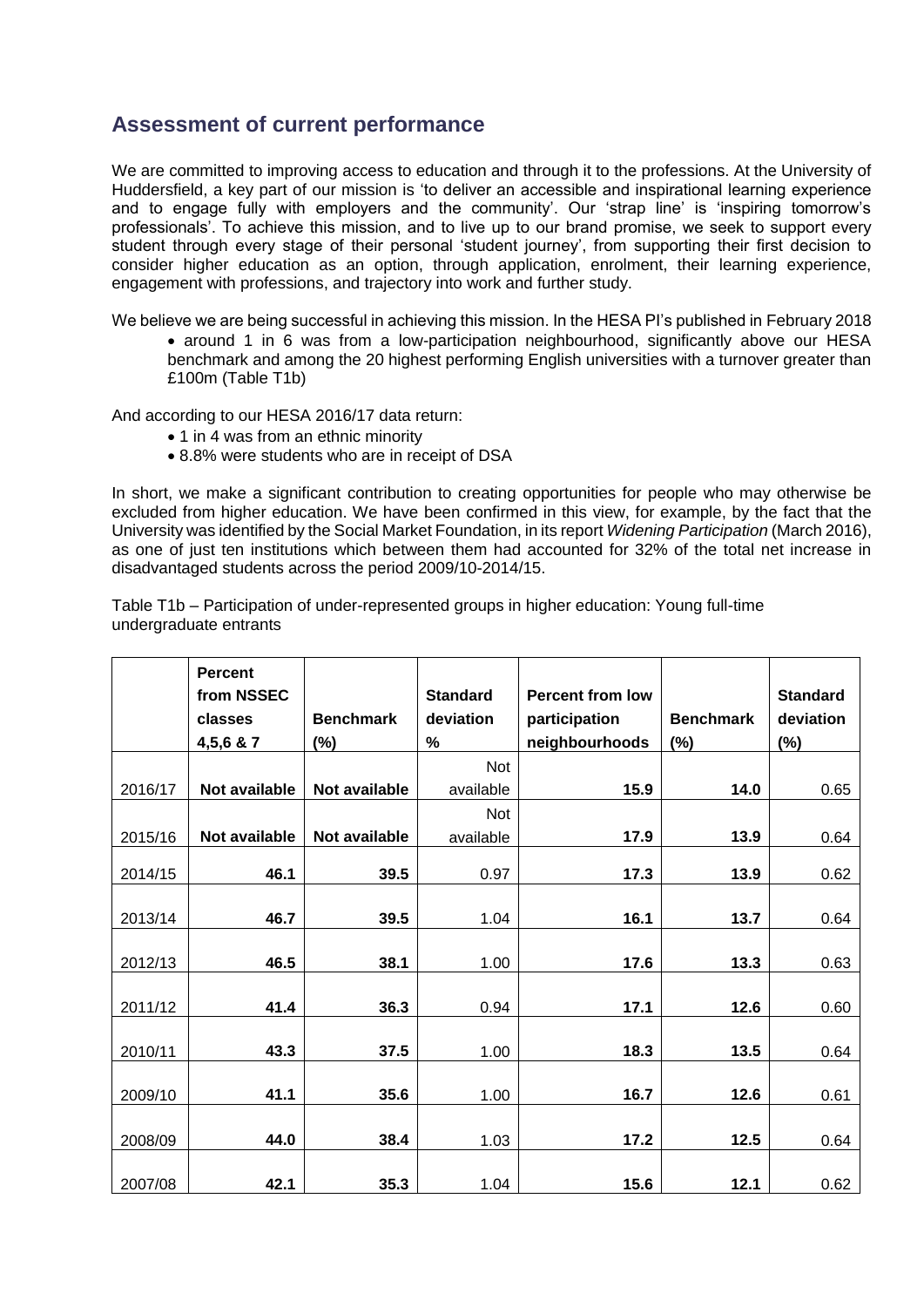In the data that has been published in July 2017 96% of our undergraduate students will be shown to have been in work or further study within 6 months of graduating (2015/16 DLHE). We can therefore demonstrate that those who join us from less advantaged backgrounds or circumstances are supported and encouraged through the learning process into careers and into a better start in life.

In context, the reference to student success clearly refers to our success in taking students from WP backgrounds through to good careers. The evidence for this success in good careers would be, for example, that from the current TEF data show the following outcomes, in virtually all cases exceeding benchmark, and in all cases for full-time students being double flagged as significantly doing so:

|                                                                    |       | Age (Mature)     |           |       | Disadvantaged<br>(Q1 or Q2) |           |       | Ethnicity (BME) |           |       | Disabled (Yes) |           |
|--------------------------------------------------------------------|-------|------------------|-----------|-------|-----------------------------|-----------|-------|-----------------|-----------|-------|----------------|-----------|
| <b>Teaching</b><br><b>Excellence</b><br><b>Framework</b><br>Year 3 | Split | <b>Indicator</b> | Benchmark | Split | Indicator                   | Benchmark | Split | Indicator       | Benchmark | Split | Indicator      | Benchmark |
| <b>Full-time:</b>                                                  |       |                  |           |       |                             |           |       |                 |           |       |                |           |
| <b>Highly skilled</b><br>employment or                             |       |                  |           |       |                             |           |       |                 |           |       |                |           |
| further study                                                      | $++$  | 82.9             | 76.6      | $++$  | 70.5                        | 63.4      | $++$  | 71.2            | 66.3      | $++$  | 74.0           | 68.2      |
| <b>Part-time:</b>                                                  |       |                  |           |       |                             |           |       |                 |           |       |                |           |
| <b>Highly skilled</b>                                              |       |                  |           |       |                             |           |       |                 |           |       |                |           |
| employment or<br>further study                                     |       | 82.4             | 79.0      |       | 58.7                        | 63.5      |       | N/A             | N/A       |       | 74.6           | 74.0      |
|                                                                    |       |                  |           |       |                             |           |       |                 |           |       |                |           |

We are therefore confident that this excellent performance in access and student success extends widely across particular aspects of the policy spectrum:

*White working-class boys* – we have a good representation of working-class students among our male students. The proportion fluctuates year-on-year, broadly around a third of the male population, reaching a high of nearly 42% in 2013/14 when the recruitment of males was relatively small.

| White<br>male        |     | 2010/11 |          | 2011/12 | 2012/13 |    |     | 2013/14 | 2014/15 |    | 2015/16 |    |             | 2016/17 |
|----------------------|-----|---------|----------|---------|---------|----|-----|---------|---------|----|---------|----|-------------|---------|
|                      | n   | %       | <b>n</b> | %       | n       | %  | n   | %       | n       | %  | n       | %  | $\mathbf n$ | %       |
| Not working<br>class | 463 | 61      | 618      | 67      | 497     | 62 | 406 | 58      | 476     | 64 | 524     | 69 | 434         | 66      |
| Working<br>class     | 298 | 39      | 311      | 33      | 305     | 38 | 291 | 42      | 271     | 36 | 234     | 31 | 221         | 34      |
| <b>Total</b>         | 761 |         | 929      |         | 802     |    | 697 |         | 747     |    | 758     |    | 655         |         |

*Part-time students* - we were subject to the same pressures as the rest of the sector in our recruitment of part-time students in 2013/14, and having seen some recovery in 2014/15 numbers returned to a level in line with those of the previous year. The sudden drop in part-time numbers from 2015/16 to 2016/17 is due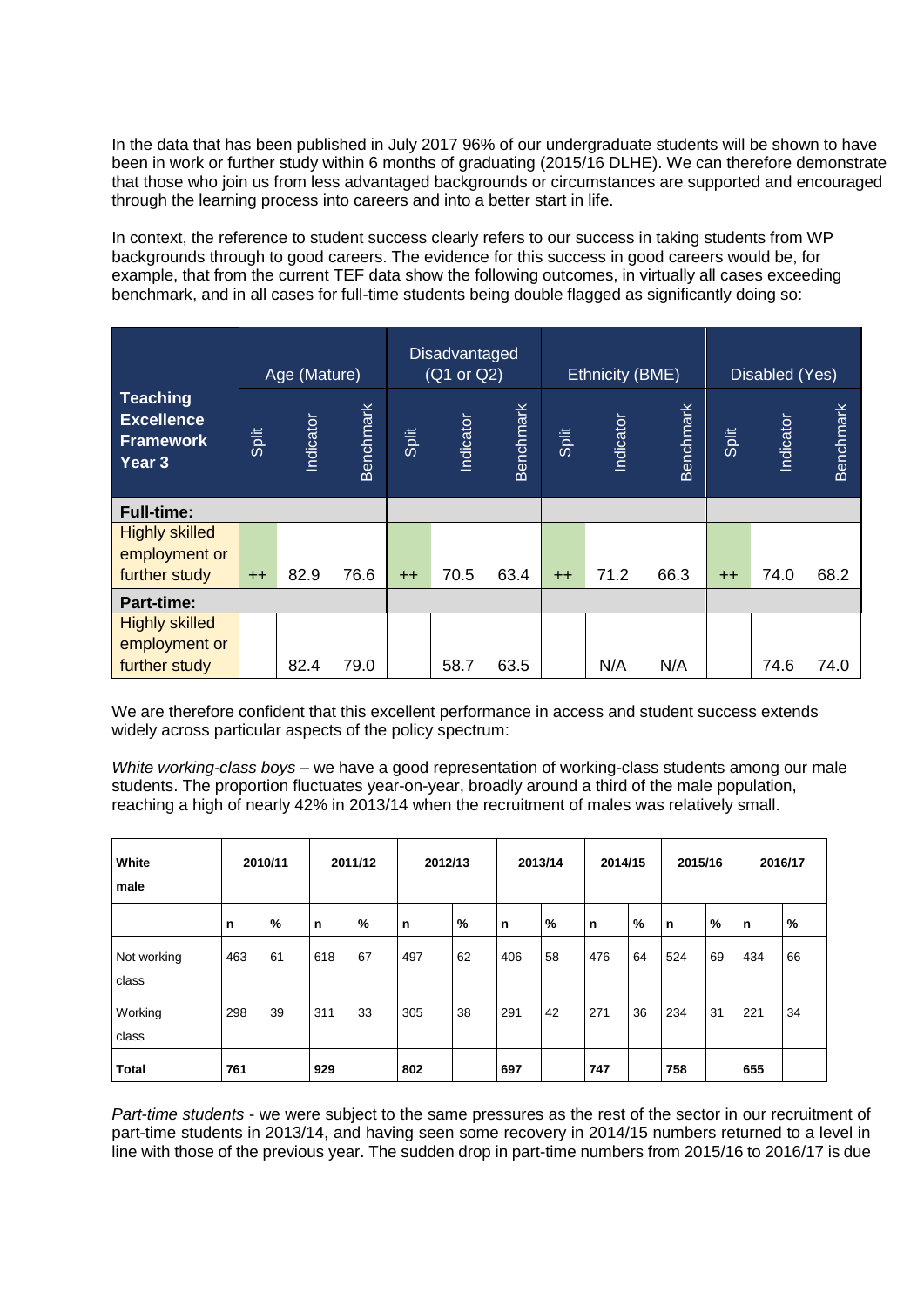to a fall in professional healthcare students undertaking a short course that would have been previously funded through the NHS (HESA PI: table T2b – all entrants, number of part-time undergraduate entrants).

|      | 2012/2013 2013/2014 2014/2015 2015/2016 |     |     | 2016/17 |
|------|-----------------------------------------|-----|-----|---------|
| 1165 | 835                                     | 875 | 815 | 465     |

*Mature students* - having been affected by a notable drop in mature participation in 2013/14 as compared to 2012/13, the University has seen some small further declines in this area (HESA PI: table T2a – all undergraduate entrants, number who are mature).

|      |     | 2012/2013 2013/2014 2014/2015 2015/2016 |     | 2016/17 |
|------|-----|-----------------------------------------|-----|---------|
| 1060 | 890 | 870                                     | 760 | 750     |

*BME students* – the University has a strong record in offering opportunities to BME students, with the proportion of our full-time first-degree undergraduate students from BME backgrounds growing consistently across the past four years to reach 32.6% in 2015/16 (based on the HESA core file).

Numbers of *looked-after young people* are relatively small, so the meaningfulness of statistics based on them is questionable. The success represented here springs from the ways in which approaches relevant to priority groups are embedded in our ways of working across campus.

| Year                | A/15<br>טו וד | 15/16 | 16/17           |
|---------------------|---------------|-------|-----------------|
| <b>Care Leavers</b> | ۰٥<br>O       | 44    | $-$<br>∽<br>ັບເ |

As indicated last year in the 2018-19 Access Agreement, however, we have identified significant performance gaps, in common with much of the sector, between UK white students and UK BME students. Although the proportion of UK BME students achieving a 1/2i classified degree increased from 45% in 2011/12 to 58% in 2014/15, it is only in more recent years that progress has begun to be made in addressing performance gaps, and there is still work to be done: this is a key focus of this document.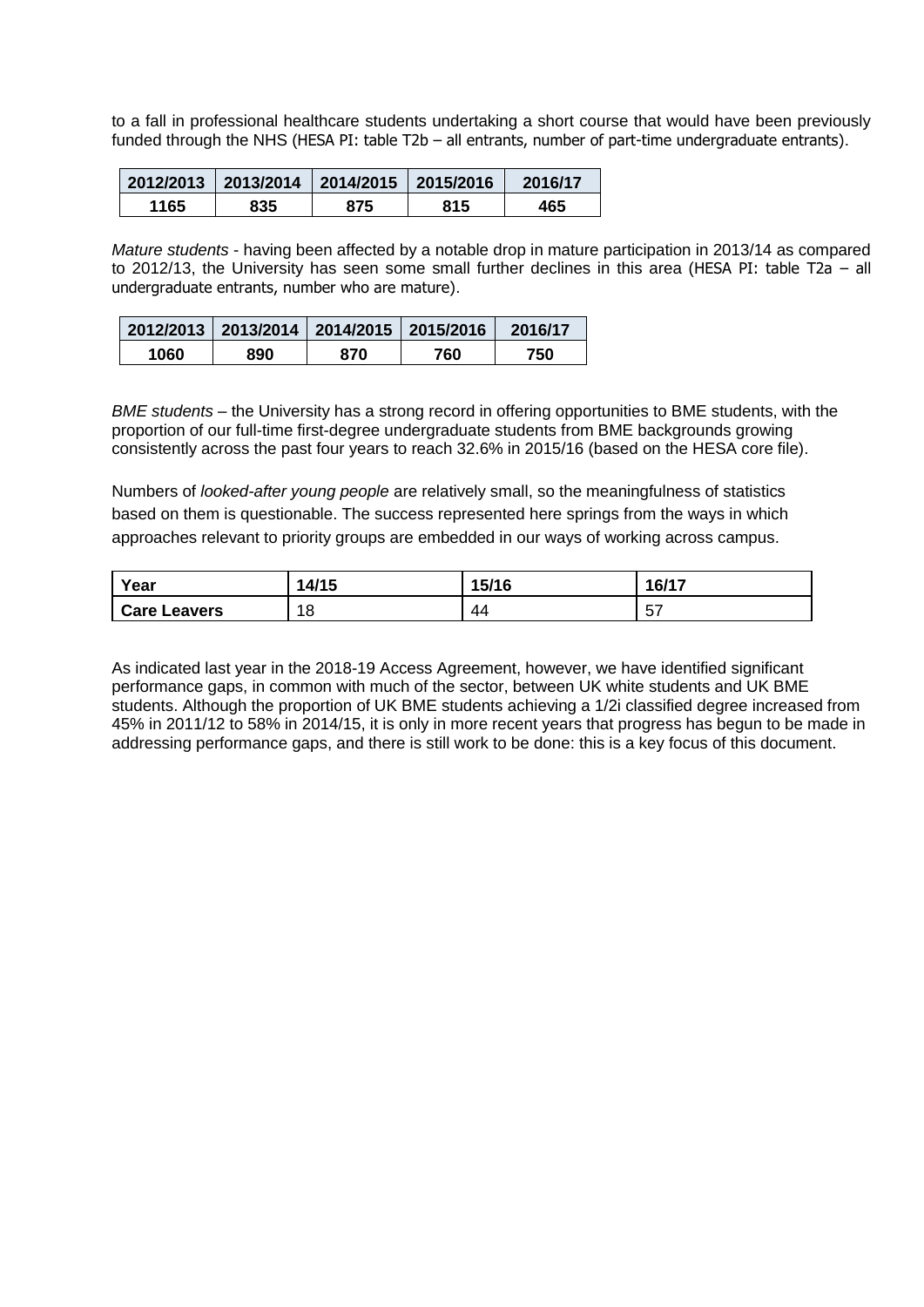# **Ambition and strategy**

The change in University funding, in which the balance of the cost of studying has been largely shifted from the State to the graduate, may over time become a major challenge to widening participation and through it to increasing upward social mobility and one which may also be more marked among mature students. Figures from UCAS also show changes to the national funding model are altering the relative demand for particular programmes and specific institutions.

In response we have continued to review our portfolio, withdrawn all degree programmes which our research suggests will not fare well in the new environment, and between 2011/12 and 2012/13 transferred the undertakings from our remote campuses in Oldham and Barnsley to local FE providers. We have also streamlined the range of content we offer in every degree programme, and increased the efficiency and effectiveness of assessment. We are using our relationships with professional bodies and employers to ensure our content is relevant and that all students experience meaningful and relevant work-related learning as part of their programme of study. We are enhancing our already excellent student support mechanisms and ensuring our infrastructure is of the highest quality and fit for purpose. Working closely with our Students' Union we are also taking steps to identify and support students who may be at greater risk of withdrawing from their studies. Given our analysis of the particular issue posed for BME students in progression and success, we are developing our understanding of the challenges affecting these groups and the activities we are putting in place to address them. In our view these developments will help ensure we retain our current market advantage, and offer students excellent value for their investment in our programmes.

Our intended spend on access, student success and progression is just over £7m, representing 22.2% of our higher fee income.

Given the continuing success of our measures to ensure access to our courses is available across the society, we have decided to rebalance our spending towards work in ensuring progression and success.

Our approach to financial support has been shaped by the strong input of the Students' Union, who argued very clearly for the importance of cash support in the first year for our most disadvantaged students. This view from our students is supported by the emerging evidence so far in 2015-16, when we have seen a significant drop in withdrawal and suspension among our year-one undergraduate students as against the situation in 2014-15. We will therefore continue to develop the Scholarship for eligible Home/EU students on the model approved last year, at £1000 paid as a cash sum in the first year of study only. Eligibility is all students that are UK/EU for fees and have a household income of less than £25,000 and more than 120 UCAS points on entry.

*White working-class boys* – we will continue to monitor this aspect of our work, which is well supported by our developing range of activity, and do not see the need to set targets in terms of access.

*Part-time students* - We have no intention to take any strategic steps to reduce our commitment to those important aspects of part-time provision that remain, and we have held our fees at a relatively low level, and so although there is likely to continue to considerable fluctuation in numbers year-on-year, we would see no need to set targets in relation to this aspect of our provision but will continue to monitor the situation closely. Given that the main change of recent years has related to NHS funding issues, the introduction of nursing degree apprenticeship programmes from June 2018 will look to address this drop in numbers but the university will continue to monitor.

*Mature students* - As with part-time students, we have no intention to reduce our involvement in the aspects of activity which engage mature students, and therefore although there is the potential for some volatility in numbers year by year, we do not see a reason to set targets in this area.

*BME students* – As a result of the performance gap identified above, we have further developed actions against the target set last year to improve that performance by 1 %-point per year to focus our continued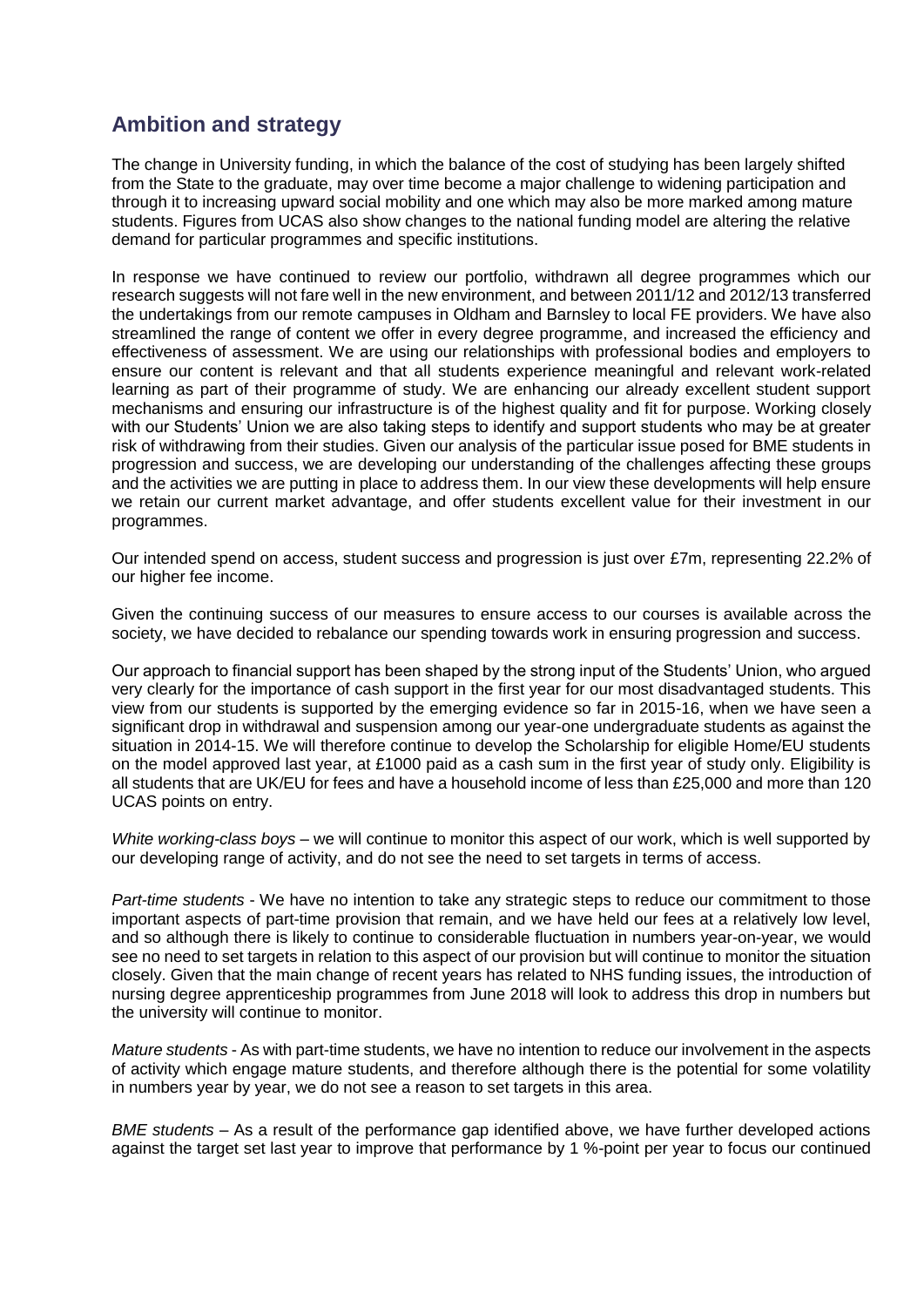work to address this issue. This year we have added an additional target to reduce the performance gap in 'good degrees' by 0.5% per year.

*Degree Apprenticeships* – The University is actively exploring opportunities for higher/degree apprenticeships, where these are appropriate within its overall teaching and learning and other strategies, and has projects currently under development in its School of Human and Health Sciences including through collaboration with Go Higher West Yorkshire (GHWY).

# **Access, student success and progression measures**

Our approach to "Outreach" has always been collaborative and based on partnership working with schools, colleges and community groups. We work with our partners to develop programmes that add value to their curriculum. Rather than working with small groups of targeted individual learners we are clear that the best results are achieved through developing sustainable long term relationships with key school and college partners. The programme of activities we develop is designed to support and reinforce the work of our partners and not only raise awareness, aspiration and attainment among key individuals but also to support cultural change within the partner institutions. Our partnerships with FE colleges seek to develop progression routes from vocational programmes.

We divide and classify our outreach work in seven categories:

- Aspiration and awareness raising
- Reduction of perceived barriers to HE
- Supporting attainment
- Access to the professions
- Provision of clear information for parents and carers
- Building progression agreements with schools and colleges
- Development of effective partnerships

We have been very successful in building and supporting local and regional networks which have enabled us to make very good progress in widening participation as an individual institution and also as part of a consortium of West Yorkshire universities (Go Higher West Yorkshire).

### **School/College Governance**

The University of Huddersfield is committed to school and college improvement through the contribution of our expertise by way of school and college governance. We plan to continue to improve our current representation by more strategic targeting of local schools and colleges who might benefit, by working closely with "Governors for Schools" to recruit, train and support more staff to take on these roles effectively.

### **Across all these strands of access activity, in 2019/20 we plan to deliver centrally 405 events to approximately 38,000 people at a cost of £1.3m.**

### **Work with Go Higher West Yorkshire and NCOP**

The University of Huddersfield is committed to the Go Higher West Yorkshire partnership, an established consortium of twelve HE providers in West Yorkshire (comprising FE colleges with HE provision, and universities). The partner members represent a diverse range of institutions offering a vast array of different courses, subjects, qualifications and modes of study. We are also committed to the National Collaborative Outreach Programme (NCOP), secured by Go Higher West Yorkshire.

Go Higher West Yorkshire's mission is to work in partnership to act as a single point of contact for information on our Higher Education Provider partners, improving access to, and achievement in, Higher Education to enhance individual and economic development. This is achieved through the consortium's internal structures: each of the twelve partners has representation on their Governing Board and in their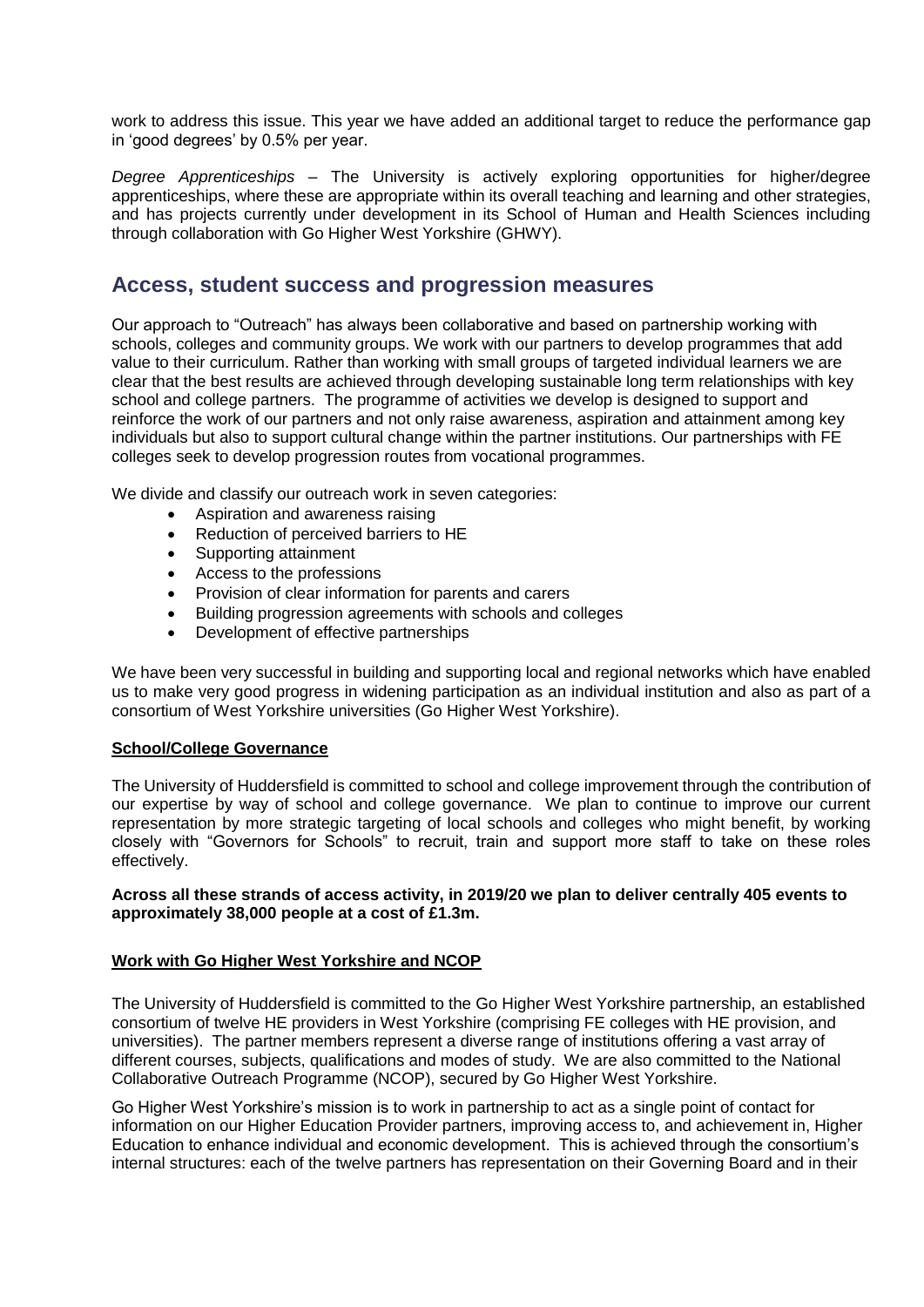two operational groups (the Business Engagement Planning Group, and the Widening Participation Planning Group).

The Board comprises senior members of staff from each institution, to help drive the strategic direction of the partnership, as well as co-opted members from the Leeds City Region LEP and West Yorkshire Consortium of Colleges, to ensure a joined-up approach and to maximise opportunities for partnership working.

The Business Engagement Planning Group has a remit to work in partnership to open up higher education options to underrepresented groups, with a particular focus on employers and their employees, including prospective mature and part-time students. GHWY partners have worked together to develop higher and degree apprenticeships which aim to appeal to a wide range of students, and seeks to investigate the social mobility potential of this emerging area of work.

The Widening Participation Planning Group has a focus on working with specific target groups which have been identified using national data*,* and contributes towards the meeting of our collaborative access and participation plan targets. The work covers: looked-after young people and care leavers, Estranged Students, former NNCO schools (which do not form part of NCOP) in HE cold-spot areas, and current students from non-traditional backgrounds.

We are proud that our partnership has worked together to develop and sign the first collaborative Care Leaver Covenant, showcasing the commitment across our partnership to this group of students [\(http://www.gohigherwestyorks.ac.uk/care-leaver-covenant/\)](http://www.gohigherwestyorks.ac.uk/care-leaver-covenant/). The partnership's work in this area covers the student lifecycle and includes access work such as collaborative Foster Family Fun Days and engagement with foster carer networks/Children in Care and Care Leaver Councils, as well as progression work such as a pilot Professional Mentoring project we are developing to support care leavers currently in higher education to progress into graduate-level employment. Our partnership is also working towards the development of a collaborative Stand Alone pledge, to showcase the commitment we have towards this equally vulnerable group of students. Other activities include our collaborative Y10 summer school, where young people from low-participation neighbourhoods gain exposure to multiple HE providers to aid informed choices, and a series of workshops to share good practice across the partnership in areas such as supporting current students from non-traditional backgrounds.

The partnership measures success through the assessment of the data collected; this evidences that the care-experienced students with whom we work feel their confidence has increased through their experiences with us. Further, evaluation of our annual collaborative Y10 summer school via the Learning Gain tool<sup>1</sup> demonstrates that the overwhelming majority of the participants leave the residential experience feeling that HE is for people like them, feel more confident about their future and have a good plan for progressing into HE; this is combined with continuous improvement in practice through feedback from teachers and student hosts who are present throughout the event, and debrief of staff from across the partnership who run the event. Monitoring of this work takes place termly and is reported to the GHWY Board.

Our strong partnership work supports complementarity between the work of our own institution, the work of Go Higher West Yorkshire and NCOP, and other local initiatives. To aid complementarity between the work of our own institution and the NCOP, the University of Huddersfield is represented on the NCOP Steering Group meetings and employs an NCOP staff member who sits within our Schools and Colleges Liaison Service This staff member is our link with the central NCOP team, managed through Go Higher West Yorkshire, and outreach work within our own institution, and a key element of their role is to develop community links in and work with key influencers from the target wards. To ensure complementarity with the Opportunity Area identified in our region – Bradford – the Partnership Manager for Go Higher West Yorkshire is a member of the Opportunity Area Working Group 'Access to Rewarding Careers' and our NCOP Area Manager for Bradford and Calderdale works closely with those involved in

1

<sup>1</sup> <https://research-toolkit.co.uk/#learning>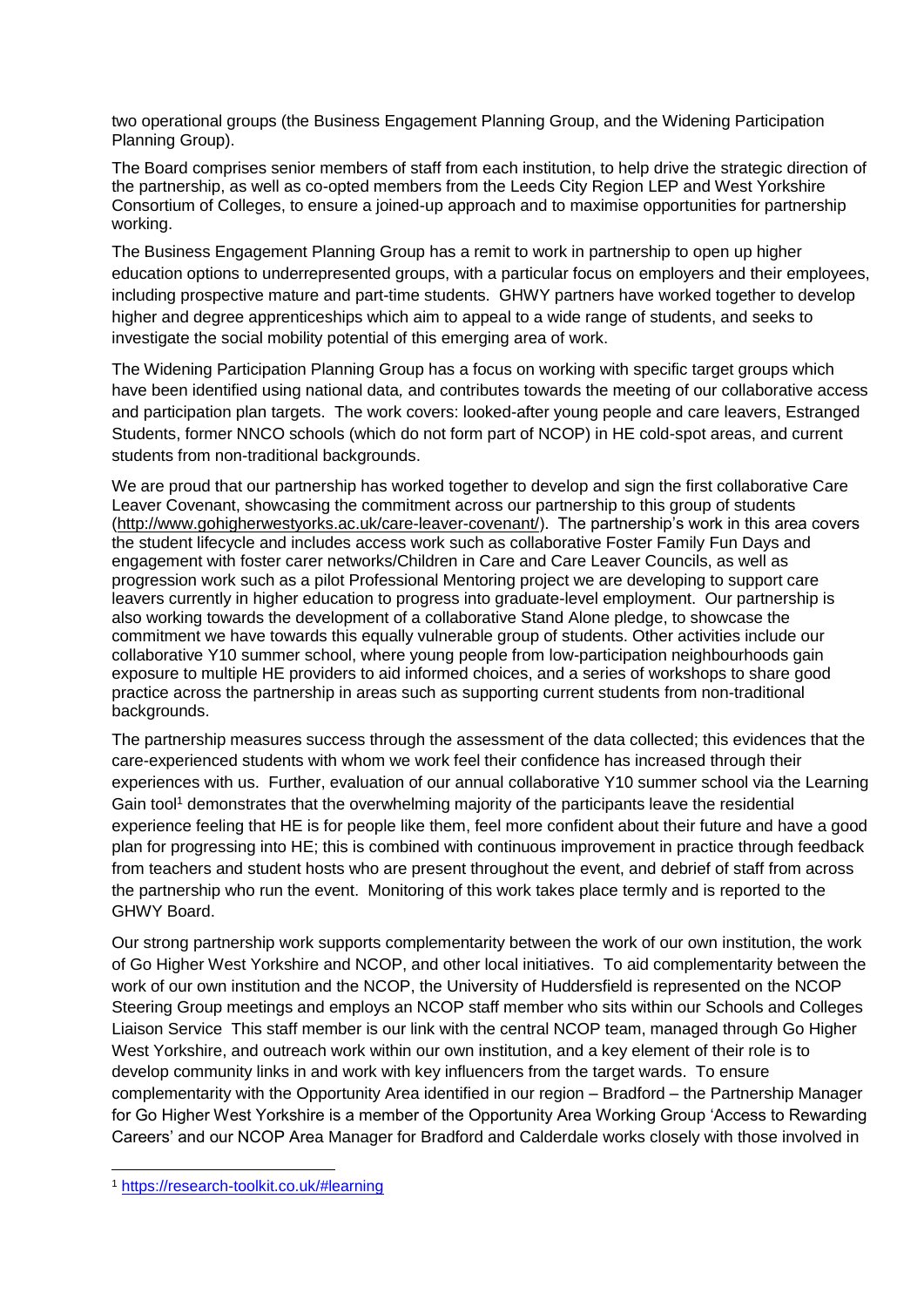the Opportunity Areas. Our partnership has also signed a Memorandum of Understanding with Bradford Pathways, part of Bradford Council, which is a service offering free advice and support to primary and secondary schools on developing a careers framework within the school's curriculum; Bradford Pathways is also responsible for setting up and delivering Bradford's Education Covenant and has strong links with the Opportunity Area.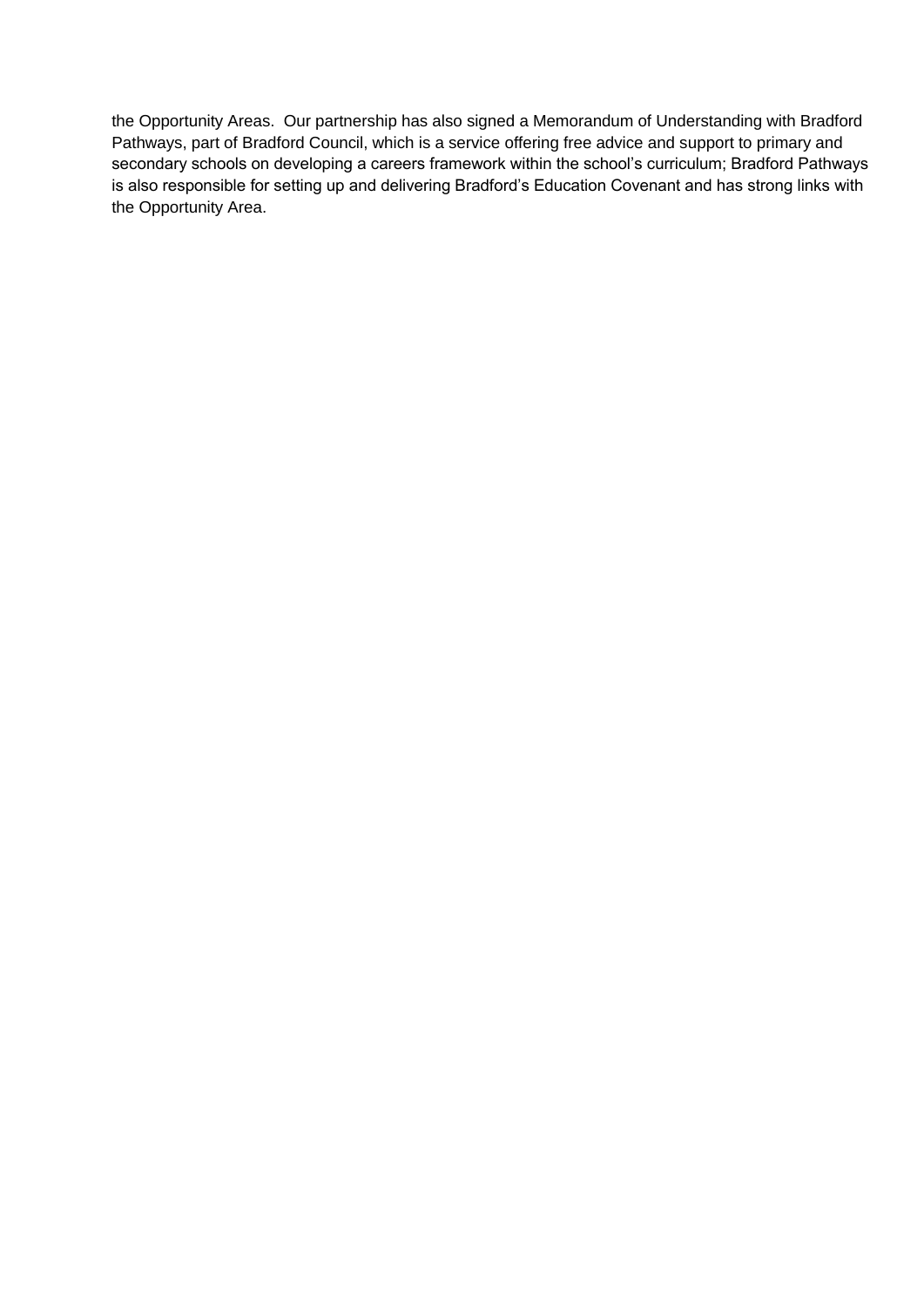## **Retention, Success and Career Development**

It is a clearly observable truth that students from groups generally less well represented in higher education are often less well prepared technically, academically and culturally to manage the transition to higher learning, and that this is often reflected in higher withdrawal and failure rates. Since 2010/11 our aim has been to be within one standard deviation, or better, of the benchmark for both Table 3a of the HESA Performance Indicators and to seek to ensure we perform within our benchmark for retention. We made very strong progress in bringing down the headline figure under Table 3a from 12.9% in 2008/09, and at 8.7% in 2012/13 it was, for the first time, within the benchmark attributed to us. We recorded our concern at the deterioration in the figures for 2013/14 in last year's Access Agreement, and achieved a slight improvement in the recently published figures for 2014/15, in spite of the fact that this was a year in which our full-time undergraduate entrants had a more WP and notably more ethnically diverse profile than had been the case in 2013/14. The University has put on record its serious concern at the failure of the benchmarking system to recognise the social context (and consequent challenges) of the student body, both with Office for Students and with other stakeholders such as DfES.

| Table T3a- Non-continuation following year of entry: full-time first degree and other undergraduate<br>entrants |                                |               |                           |                              |  |
|-----------------------------------------------------------------------------------------------------------------|--------------------------------|---------------|---------------------------|------------------------------|--|
|                                                                                                                 | Percent no<br>longer in HE (%) | Benchmark (%) | Standard<br>deviation (%) | Difference from<br>benchmark |  |
| 2014/15 PI                                                                                                      | 10.3                           | 8.2           | 0.48                      | $-2.1$                       |  |
| Table 3a                                                                                                        |                                |               |                           |                              |  |
| 2013/14 PI                                                                                                      |                                |               |                           |                              |  |
| Table 3a                                                                                                        | 10.4                           | 9.2           | 0.45                      | $-1.2$                       |  |
| 2012/13 PI                                                                                                      |                                |               |                           |                              |  |
| Table 3a                                                                                                        | 8.7                            | 8.7           | 0.42                      | $\mathbf 0$                  |  |
| 2011/12 PI                                                                                                      |                                |               |                           |                              |  |
| Table 3a                                                                                                        | 9.4                            | 8.7           | 0.41                      | $-0.7$                       |  |
| 2010/11 PI                                                                                                      |                                |               |                           |                              |  |
| Table 3a                                                                                                        | 12.0                           | 11.0          | 0.48                      | $-1$                         |  |
| 2009/10 PI                                                                                                      |                                |               |                           |                              |  |
| Table 3a                                                                                                        | 12.4                           | 9.8           | 0.50                      | $-2.6$                       |  |
| 2008/09 PI                                                                                                      |                                |               |                           |                              |  |
| Table 3a                                                                                                        | 12.9                           | 10.7          | 0.51                      | $-2.2$                       |  |

Progress has been based on the integrated Retention and Success programme to help all of our students develop the skills and strategies they need to manage the transition to University and to complete their programme successfully which we initiated in 2011/12.

The six key elements of this strategy are: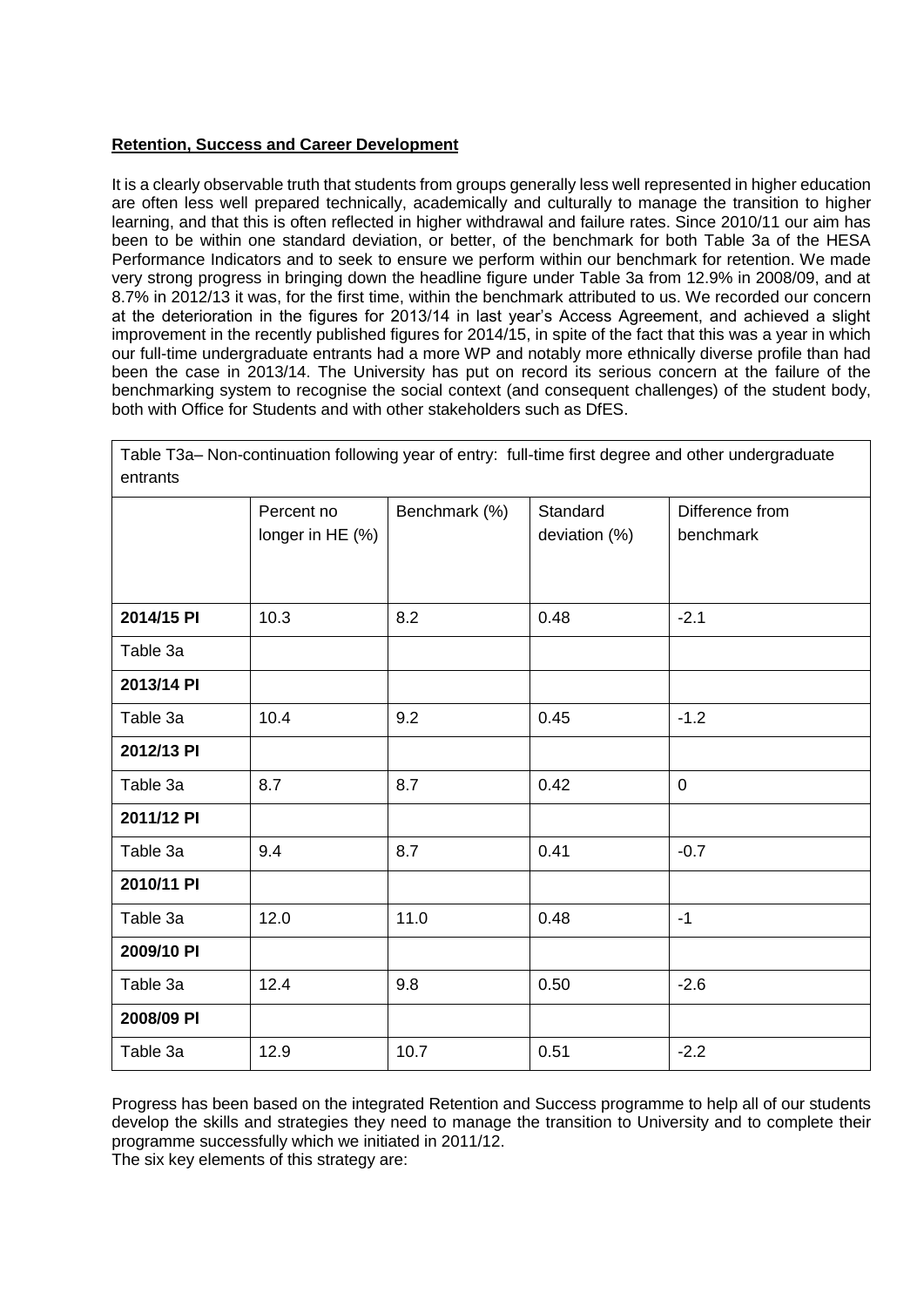- Managing the transition to University including Personal Tutoring, Peer Support and Study Skills
- Revised assessment, feedback and progression strategies to help boost attainment;
- Specialist welfare and disability support, with attendance monitoring using predictive analytics
- Effective communication with students deemed at risk of withdrawal, including customer surgeries, attendance monitoring, and community cohesion work
- Managing your career including professional recognition for programmes, career mentoring, relationships with employers, and development of internships

We recognise the fact that, although we have been systematically closing the attainment gap since 2014, there was a large attainment gap of 20.8ppt for black students and 13.2ppt for Asian students in 2016, and one of 7.7ppt for IMD Q1&2 v IMD3-5 students in that year. As we have previously indicated, we have understood these challenges represented by recent trends in the data nationally and locally, and the growing proportion of WP students in our population, and have been progressively intensifying targeted measures under those headings, aimed at analysing the challenges and enhancing support for specific groups. Overall, for the year 2016-17, we believe the overall BME-white attainment gap was reduced further to 14.1ppt.

In the context of increased resource in our award-winning Planning Team (Times Higher Education, Leadership and Management Awards 2018, Outstanding Strategic Planning Team), we appointed a researcher to undertake multi-factoral analysis of student retention and achievement to enable us to identify which groups are most at risk in this institution. She has identified underachievement in students of Pakistani/ Bangladeshi origin, with high proportions of vocational entry qualifications (such as BTEC). We are confident that these factors persist when other factors, such as age, gender and entry qualifications have been taken into consideration.

Consequently, we have identified courses where there are large numbers of student meeting this profile, and will be intensifying our work on transition with these groups, through the introduction of intensive 'Flying Start' programmes focusing on a scaffolded approach to the development of independent learning skills, the development of good study habits, and early engagement in intense subject-specific debate and analysis. The Flying Start programme was the winner of the 'Curriculum Design' category in the 2018 Guardian HE awards. 2018-19 will see the significant expansion of the scheme, including its extension to all undergraduate courses in Huddersfield Business School and the School of Applied Sciences where there are high proportions of 'at risk' students.

We will also be scaling up our data-informed monitoring procedures / personal academic tutoring (PAT) processes, so that aspects of under-performance can be identified quickly and interventions put in place. One example of current enhancements in this area is the development of the PAT Portal to integrate live attendance-monitoring data feeds for individual students, providing critical information on student engagement to staff who need it, in context alongside other pastorally and academically relevant detail.

We have also begun a qualitative research project focusing primarily on students who have withdrawn from their studies, to enable us to gain an understanding that goes beyond surface explanations and to identify actions that might have enabled students to remain engaged.

Among our pedagogical and support initiatives, we introduced lecture capture in 2016/17. It is very widely used (over 17,000 recordings between September 2016 and February 2017) and has been rolled out to additional rooms for 2017-18, such that we are now for 2018-19 able to support what is effectively a wholecampus service in virtually all room-types, not just conventional lecture theatres. It has particular benefits for students with learning disabilities, with persistent health problems and disabilities, and for students for whom English is an additional language.

Elements of this work form part of our contribution to the £485k HEFCE Catalyst project led by Huddersfield, along with Coventry, Lincoln and Manchester Metropolitan University. We are pleased that in the last few weeks the Office for Students has invited us to continue the innovative work supported by this ABSS-supported project led from Huddersfield, and we have indicated that we would be very pleased to do so.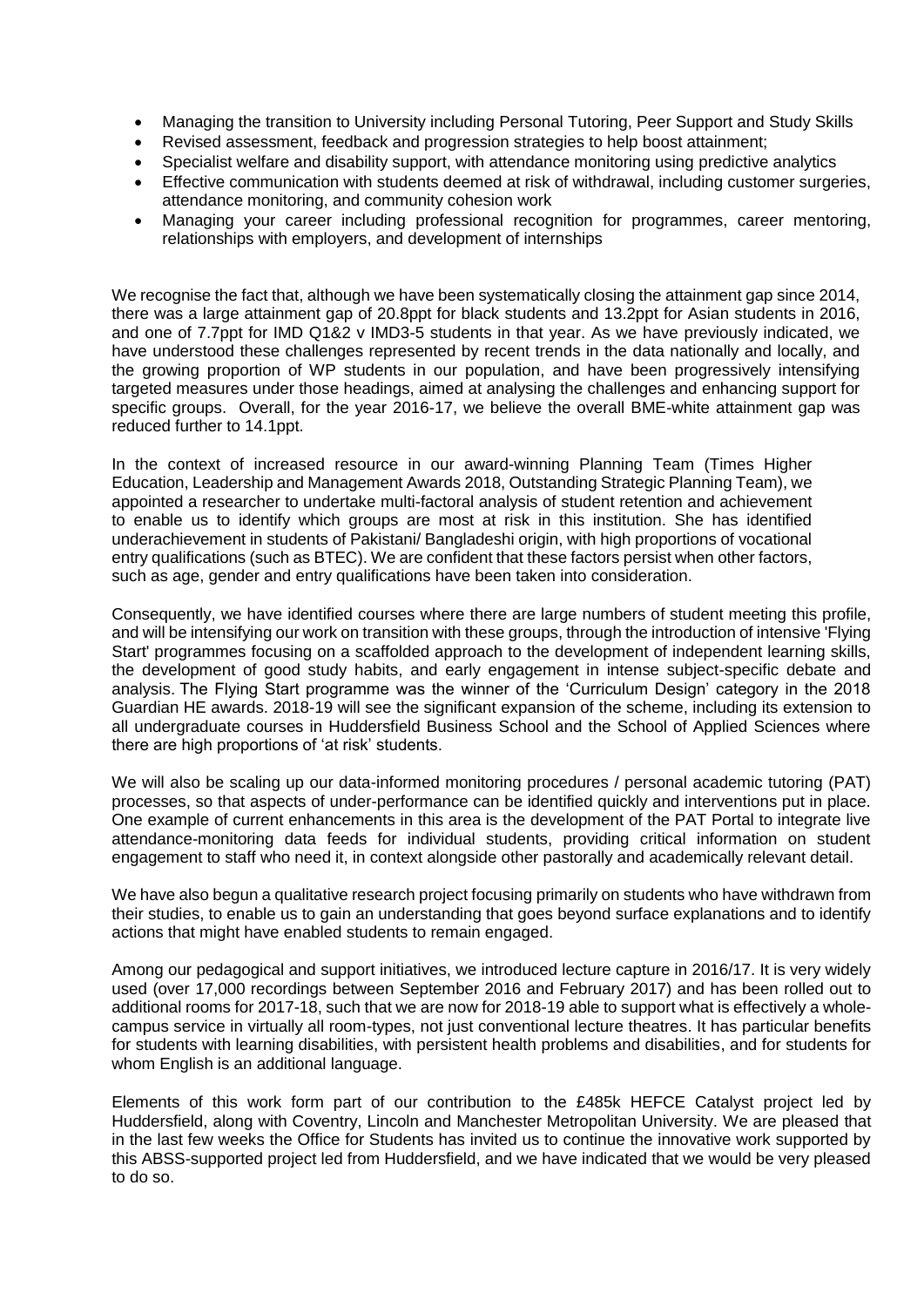In 2019/20 we will maintain our investment in delivering the Retention, Success and Career Development Programme who are attributable under OFFA criteria at a cost of £4.4m. The details of the activities we intend to carry out under each of these headings, plus the target number of eligible learners and costs are attached at Appendix C.

Following consultation with and representation from our Students Union in 2015/16 we offered over 1000 bursaries of £1K cash payable to eligible students in February of their first year after: confirmation based on assessments of income/ recorded qualification tariffs; and evidence they will remain at University for their first year of study. We will continue this scheme in 2019/20. Eligibility is described below (section 3.3). The scheme will provide much needed financial support to *c.* 30% of our home undergraduate intake and go some way to allowing those students to participate more evenly in the wider university experience and will cost £1.3m.

We will also aim to help students support themselves financially through the development of our 'Job Shop'. This is a bureau through which employers (including the University itself) advertise paid part-time work opportunities and internships for students. The opportunities are vetted by the University to ensure they are from bona-fide employers who are health and safety compliant, and who pay at nationally agreed rates.

We also recognise, in the context of extremely strong overall performance (double-starred in TEF for HSE), disparities in the success rates in some employment measures (e.g. highly skilled employment for Asian graduates, the 2015 figure being 8.1ppt). We are very aware of the particular challenges facing particular minority ethnic groups in accessing employment, including HSE. Our Careers and Employability Service is configured unlike most university services of its kind, with an understanding of challenges of this type in mind. It is, for example, not primarily focused on 'milk-round' / blue-chip employers, given our understanding of the breakdown of the BME (and other WP) cohort and the issues they often face in accessing employment in London and the South East, and in other locations away from the region. Instead, it is particularly skilled at working with SMEs in the region and accessing HSE opportunities with them, and is known for its continually innovative activity in this field. Similarly, the University is known for its work in the School-based placement units which enable under-represented groups to gain experience and establish networks in relevant fields. 2018-19 will see further developments of data-driven targeted activity working to support groups identified through this exercise, with interventions such as mentoring and the use of the internship programme.

## **Targeting our activities at under-represented groups**

The outreach activity identified here has been targeted at those schools, colleges and community groups based in low-participation neighbourhoods as identified by POLAR 3 data.

#### **Changes from previous years' Plans**

The University has made the commitment that it will provide resource to address all the deficits arising from any reductions in DSA. Although the precise details of the impact of these changes are not yet clear, provision has been made in budgets for 2017-18 (and beyond) which will accommodate these variations. A significant element of the impact is likely to be felt in areas related to mental health, and the University's commitment to continued investment in the wellbeing of its students is therefore clear.

### **Our financial support to students and eligibility criteria**

As indicated above, the Scholarship for eligible Home/EU students will be £1,000 paid as a cash sum in the first year of study only. Eligibility is all students that are UK/EU for fees and have a household income of less than £25,000 and more than 120 UCAS points on entry.

#### **Targets and milestones**

Through the actions outlined above it is our aim to achieve five interlinked overarching targets which we believe mark an effective contribution to access to higher education and the professions:

 to continue to meet all HESA benchmarks for the recruitment of students from lower socioeconomic groups and low participation neighbourhoods; this target has been adjusted to reflect the end of HESA reporting of NS-SEC data, and now draws on SLC data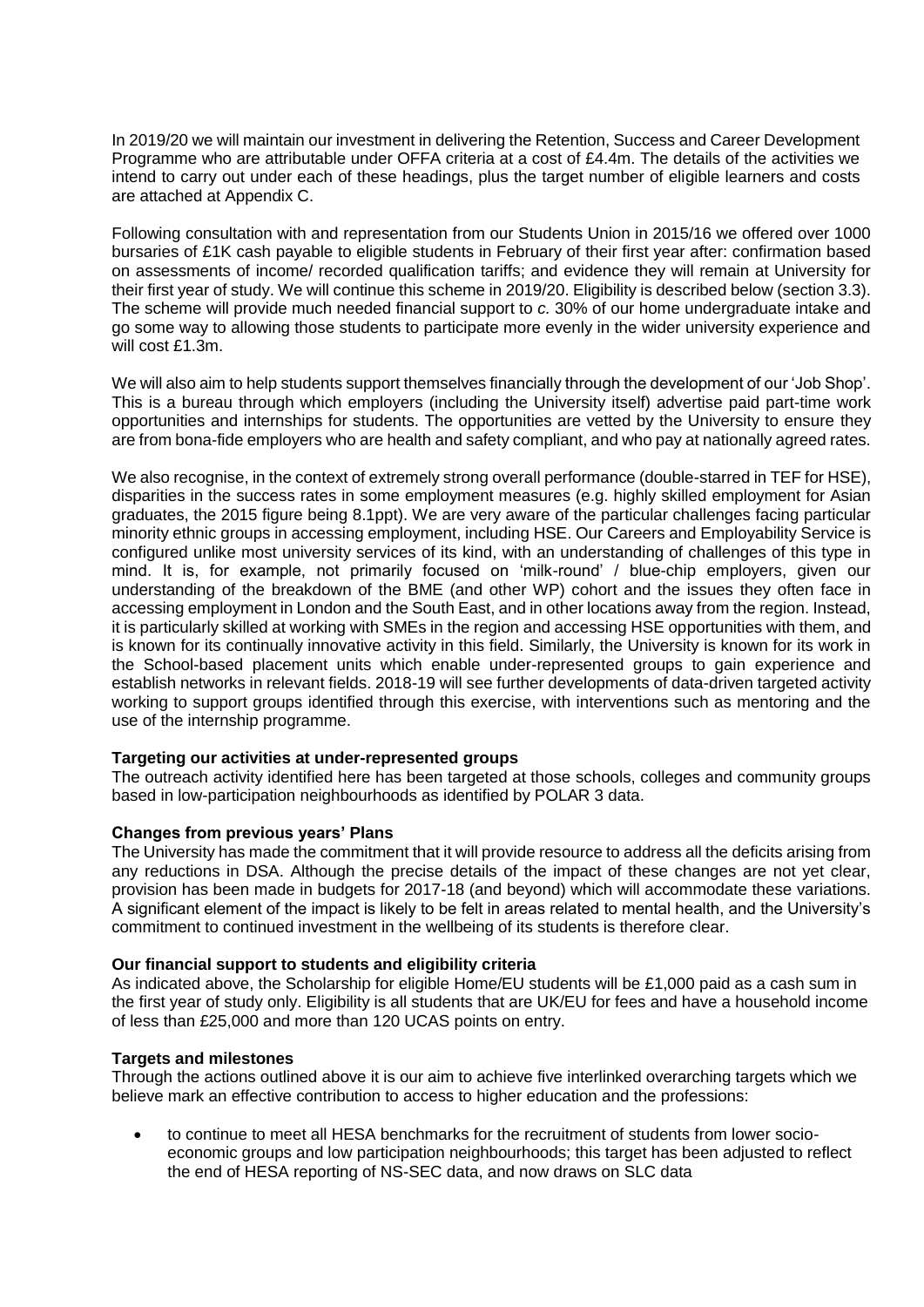- to improve retention among these groups so that with a year we are within one standard deviation from our HESA benchmark
- to increase the proportion of our students who have real work-related experience as an integral part of their degree programme, and to maintain our accredited relationships with professional bodies
- to increase the proportion of our students who achieve first-class and upper-second-class honours degrees by continually improving student performance while maintaining high-quality provision
- to continue to be one of the UK's leading HEI's for employability

More specifically, given recent evaluation, we have developed a target for success by UK BME undergraduate students, which is:

 to improve the proportion of non-white UK students that achieves a 1/2i degree by at least 1 % point each year.

As indicated last year, we have reviewed and confirmed this target, which applied first to the cohort who enter their final year in September 2016, in the light of the current intensive analysis of patterns of underperformance in this group and their causes.

## **The University of Huddersfield's WP evaluation strategy**

The University of Huddersfield's WP evaluation strategy is based on 'impact evaluation' which:

- Assesses the impact of its WP activities and how these have generated changes in behaviour of prospective students and other key stakeholders.
- Demonstrates how the University's work, rather than other interventions or factors in the environment have made the difference/generated the outcome.

## **The University of Huddersfield WP measures**

A series of measures has been identified to assess progress against the activities, outcomes and overall impact on WP and develop these into a balanced score card for WP. This scorecard examines continuing annual performance against the perspectives of:

- Key results/outcomes:
	- a The numbers of WP students participating in HE from feeder schools and colleges where the University of Huddersfield have outreach programmes compared with schools and colleges not involved in these programmes.
	- b The numbers of WP students enrolling in the University of Huddersfield.
- Key stakeholders on the outcome and impact of the University of Huddersfield's WP activities. The key stakeholders are:
	- a Prospective and current students.
	- b Advisers and teachers in feeder schools and colleges and other pre-sixteen educational establishments.
	- c Parents and carers of prospective and current students.

Additionally, we annually review the following impact measures:

Individual event/activity evaluation ensures that the quality of activity is fit for purpose, is continually improved and has an immediate positive impact. Feedback on the quality of activity delivered is consistently positive from both learners and school/college staff. Impact on intention to go to University is a function of year group. The older the students, the more likely it is that they already intend going to university prior to attending our activity. The vast majority of students evaluated mentioned the value of working with undergraduate Student Ambassadors regardless of age group.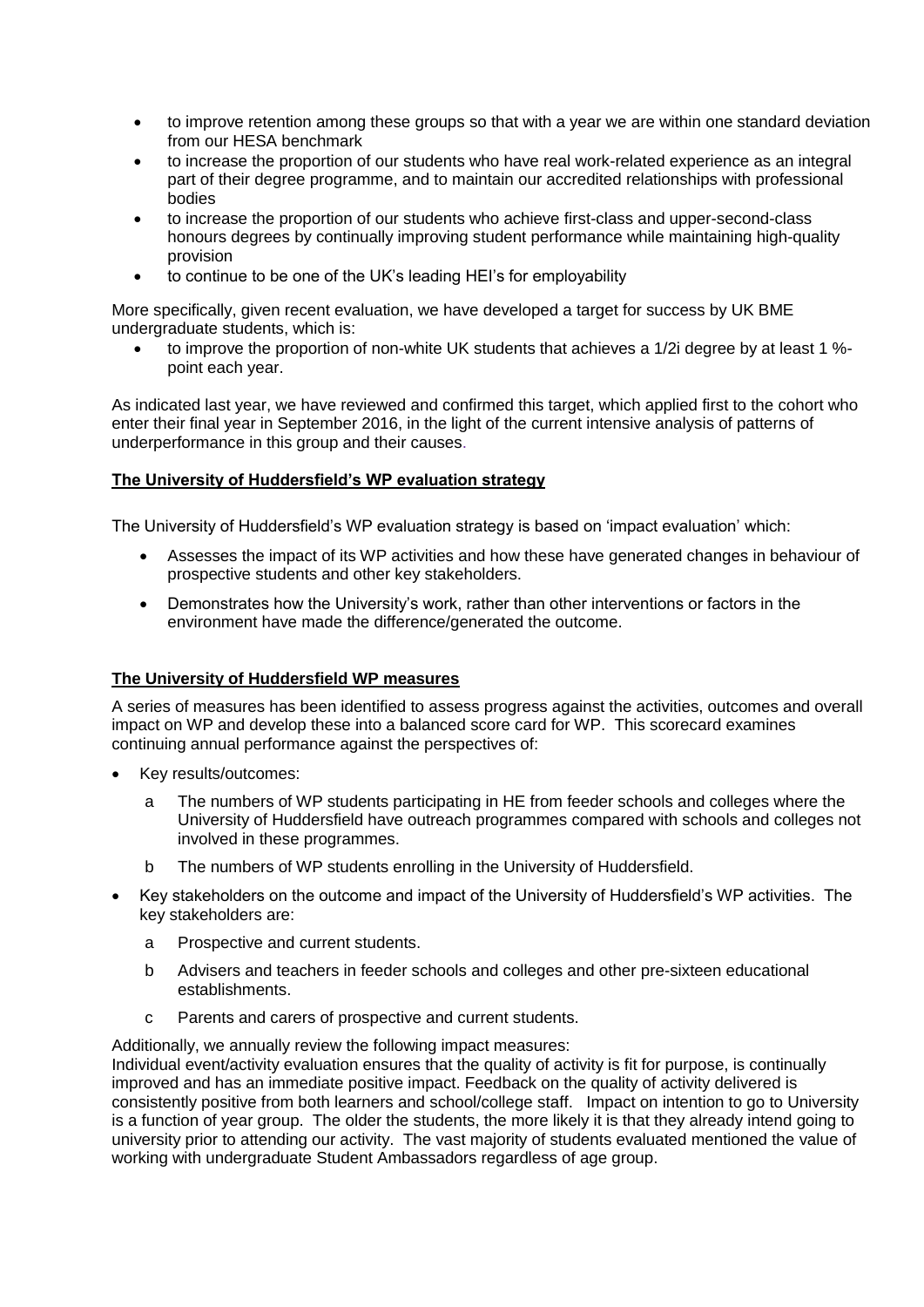Relationship analysis – examines the correlation between the strength of a relationship or partnership with an individual institution and the overall size of the University's market share of applicants from those institutions ie how we can establish partnerships which deliver clear outcomes. It is difficult to measure the impact of individual interventions. In our view, a sustained, quality, relationship with a school or college over a number of years has the greatest impact on the progression of its students.

Analysis of our feeder institutions by relationship type over the last 10 years, clearly demonstrates a correlation between the strength of the relationship with the institution and the size of the University's market share of applicants from each institution. The Progression Module and Progression/Partnership Agreement partners yield the strongest market share of applications.

## **Relationship Analysis Market share of applications by classification of relationship with school/college**

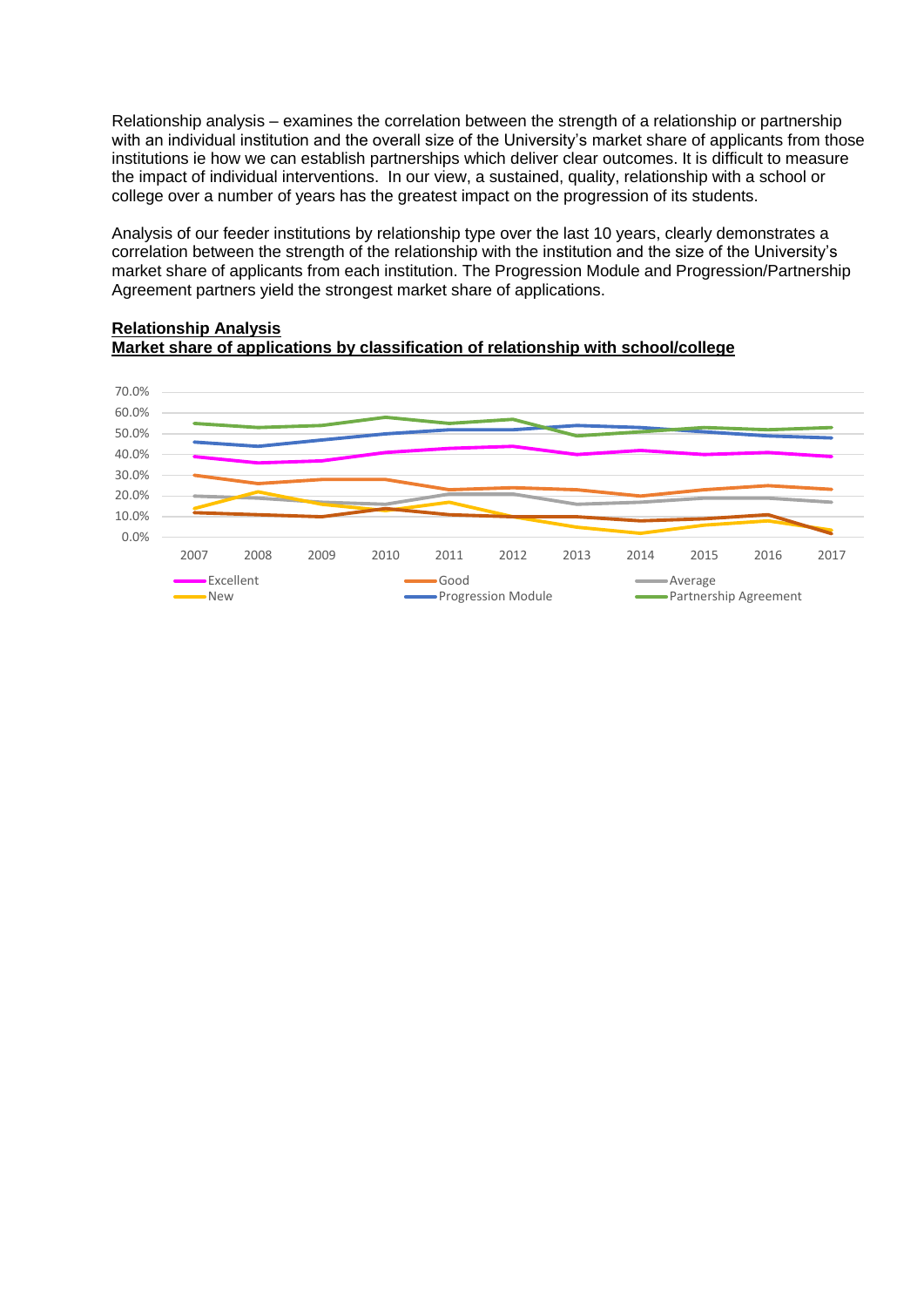## **Actions as a result of findings**

- Relationship strengthening and development through more formal partnership agreements and the development of activity aimed specifically at teachers and advisers
- Consolidation and strengthening of our Student Ambassador Scheme through additional training and the introduction of "senior" Ambassadors with more responsibilities including sending Ambassadors back into their former schools/colleges to act as inspirational role models.
- Making visits to the University campus more accessible by funding transport costs for groups.
- Improving our communications with teachers and advisers through a multi-channel approach
- Development of tracking and conversion analysis through the implementation and development of a new CRM.

Through NCOP, Go Higher West Yorkshire is utilising a blended research approach to evidence impact, appointing external evaluators as well as employing a Research and Evaluation Team. Their remit is to ensure effective research and evaluation of our NCOP work, but also to provide training to GHWY NCOP staff based in partners, and to disseminate research findings and good/best practice to the sector nationally. Longitudinal monitoring will take place through the Higher Education Access Tracker (HEAT). The University of Huddersfield is keen to learn from NCOP research findings and we will use evidence produced to inform our wider WP outreach work.

## **Aspire to Uni Project**

### Introduction

"In order to support their aspirations and attainment, it is essential that institutions focus on sustained, long-term outreach with school pupils from a young age, particularly in those areas where few go on to Higher Education. Missing Talent – research by the Sutton Trust reported that 15% of highly able pupils who score on the top 10% nationally at age 11 fail to achieve in the top 25% at GCSE. Highly able children who are eligible for the pupil premium are more at risk of falling into this group of 'missing talent'. Boys are particularly at risk, with 36% of highly able boys eligible for pupil premium failing to achieve a good set of GCSEs." *OFFA Strategic Guidance: Developing your 2017-18 access agreement.*

In recognition of this long term approach, the University of Huddersfield has developed a long term (10 year) outreach programme in collaboration with the Aspire Co-operative Learning Trust. The proposal is outlined below, including the monitoring and evaluation plans.

### Project Aim

To improve SATS and level 2 examination results and progression to post 16 and HE courses for the target cohort.

### Project objectives

- To develop self-esteem, confidence, motivation and ambition to progress to appropriate HE
- To help the cohort make informed decisions and recognise that choices should be related to career aspirations and personal strengths
- To develop an understanding of the financial, social and practical implications of HE study
- To contribute to the improvement of examination results
- To contribute to the improvement of progression to post-16 education
- To improve interest in Higher Education and encourage applications to HE amongst the identified cohort

## Target Groups

Pupil premium eligible children from the 6 Aspire primary schools including:

Ever 6 FSM (Free School Meals)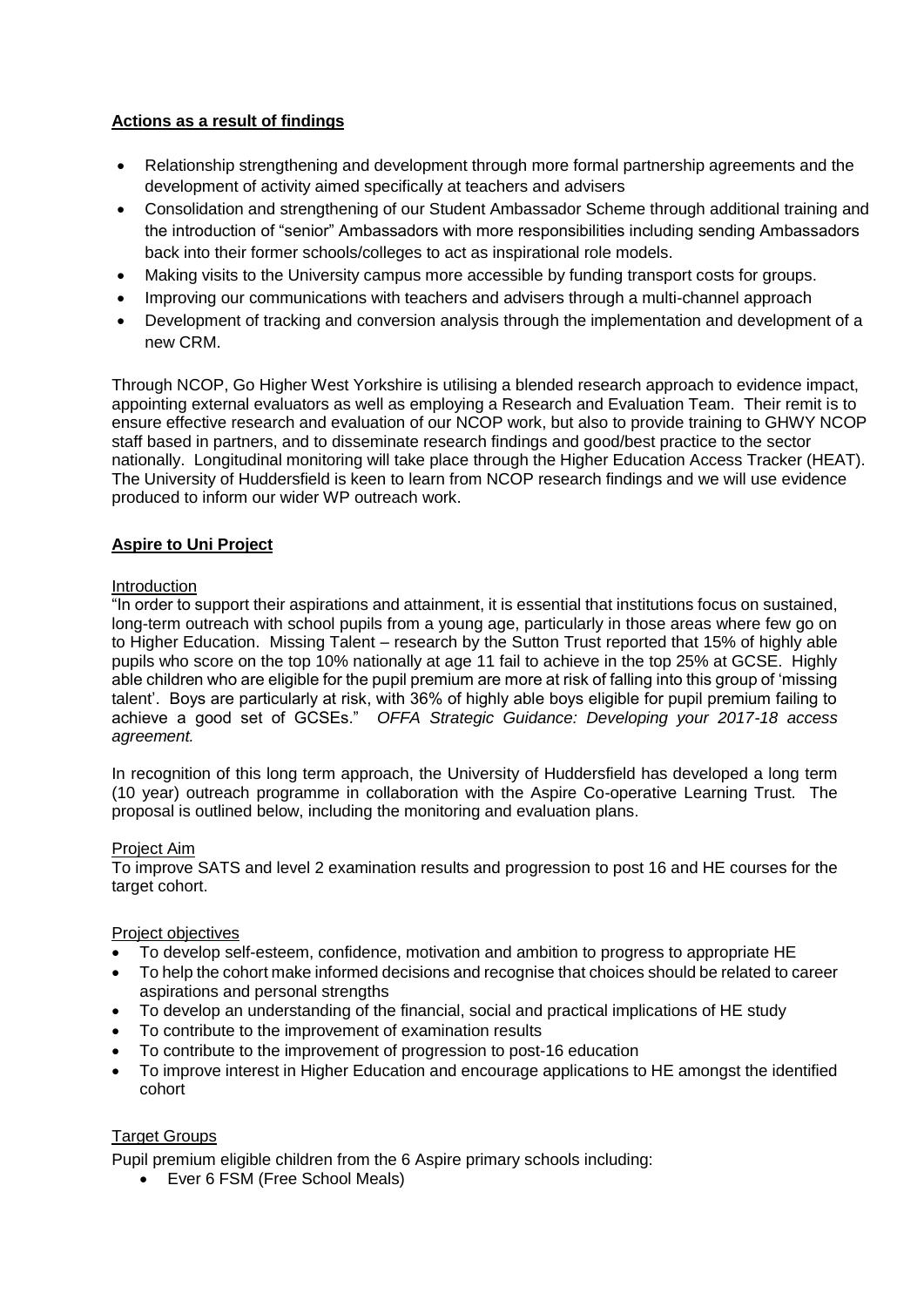- Children adopted from care or who have left care (post LAC)
- Ever 5 Service child
- Looked After Children
- Teacher judgement on potential to succeed

Mentoring activity will be embedded as an integral part of this activity schedule, for White Working Class Boys (WWCB). Ambassadors will be employed as role models as an integral part of all activity.

The cohort currently comprises 46 learners as defined by the 6 Primary schools in the Trust and monitoring and evaluation will include:

### Evaluation objectives

- To determine if the interventions and activities employed in the project contribute to and improve attainment in the experimental group
- To determine the effectiveness of SCLS interventions and activities

## Attainment Target

We are currently working with the Aspire Learning Trust to develop realistic but stretching attainment targets for the cohort of students involved in the "Aspire to Uni" project.

### Evaluation questions

- 1. Does the experimental group demonstrate **improved self-confidence** and **self-belief** in ability to progress to HE?
- 2. Does the experimental group demonstrate **improved ability to make informed choices** related to HE and career aspirations?
- 3. Does the experimental group demonstrate **increased knowledge and understanding of HE**?
- 4. Does the experimental group demonstrate **improved skills** which enhance effective study, revision and exam techniques?
- 5. Does the experimental group demonstrate **improvements in attainment** at all levels?
- 6. Does the experimental group **apply to post 16 study**?
- 7. Does the experimental group **apply to Higher Education**?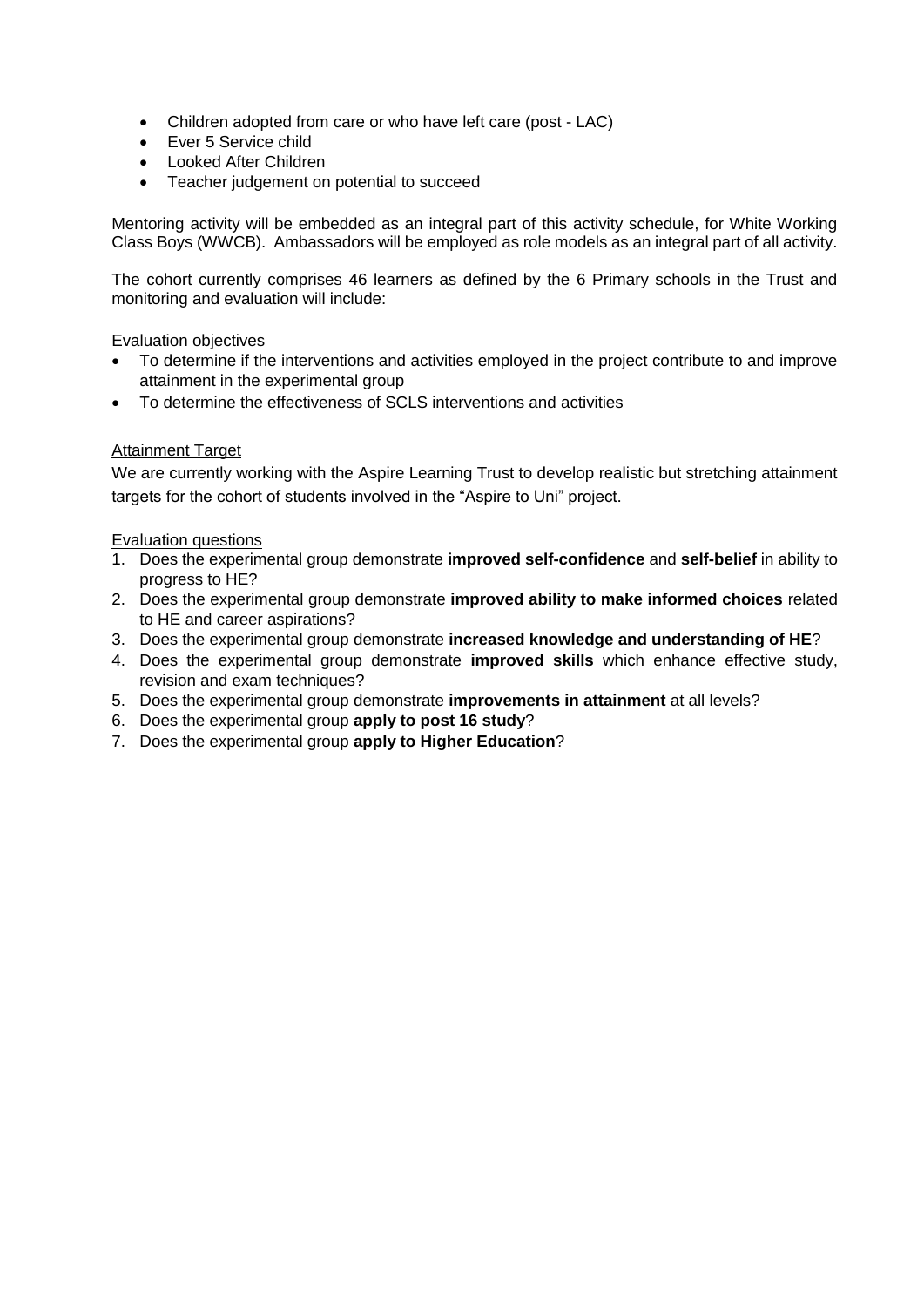# Evaluation Measures

A mixed methods approach will be used to answer the evaluation questions which require a mixture of precise, numerical and quantitative answers as well as descriptive case studies, rich in detail.

| <b>Measure / activity</b>            | <b>Process</b>                                                        | <b>Outcome</b>                           |
|--------------------------------------|-----------------------------------------------------------------------|------------------------------------------|
| Activity registers and progress      |                                                                       | Is there a positive relationship between |
| reports                              | A register will be taken at each activity                             | participation and level of impact?       |
|                                      |                                                                       | To understand and explore current        |
| Baseline survey                      | An initial baseline survey will be carried out with the learners this | knowledge and awareness of HE at         |
|                                      | will be followed up each year by the annual survey.                   | start of project.                        |
|                                      |                                                                       | To understand and explore current        |
| Annual survey                        |                                                                       | knowledge and awareness of HE after      |
|                                      | Annual survey with both learners and parents                          | each year of the project                 |
|                                      |                                                                       | To explore and gauge changes in          |
| Annual Focus groups                  | Reflective focus groups within cohorts                                | knowledge, confidence and attitude.      |
|                                      |                                                                       | To document and evaluate individuals     |
| Individual activity evaluation       | Happy sheets or similar                                               | level of engagement with each activity.  |
|                                      |                                                                       |                                          |
| Individual and group<br>observations | Controlled observations of activities and interventions will be       | To illustrate and inform learners'       |
|                                      | undertaken where appropriate                                          | progress against the measures.           |
| School attendance data               | Tracked against each learner                                          | Indicator of success                     |
| Year 6 SATs attainment               | Tracked against each learner                                          | Indicator of success                     |
| End of year attainment (year 7       |                                                                       |                                          |
| to 10)                               | Tracked against each learner                                          | Indicator of success                     |
| GCSE results (year 11)               | Tracked against each learner                                          | Indicator of success                     |
| Application to HE (year 12/13)       | Tracked against each learner                                          | Indicator of success                     |
| Level 3 results (year 13)            | Tracked against each learner                                          | Indicator of success                     |
| Acceptance to HE (year 13)           | Tracked against each learner                                          | Indicator of success                     |
|                                      | Case studies will be developed and updated throughout the             | To give an overall indication of success |
| Individual case studies              | project.                                                              | of project.                              |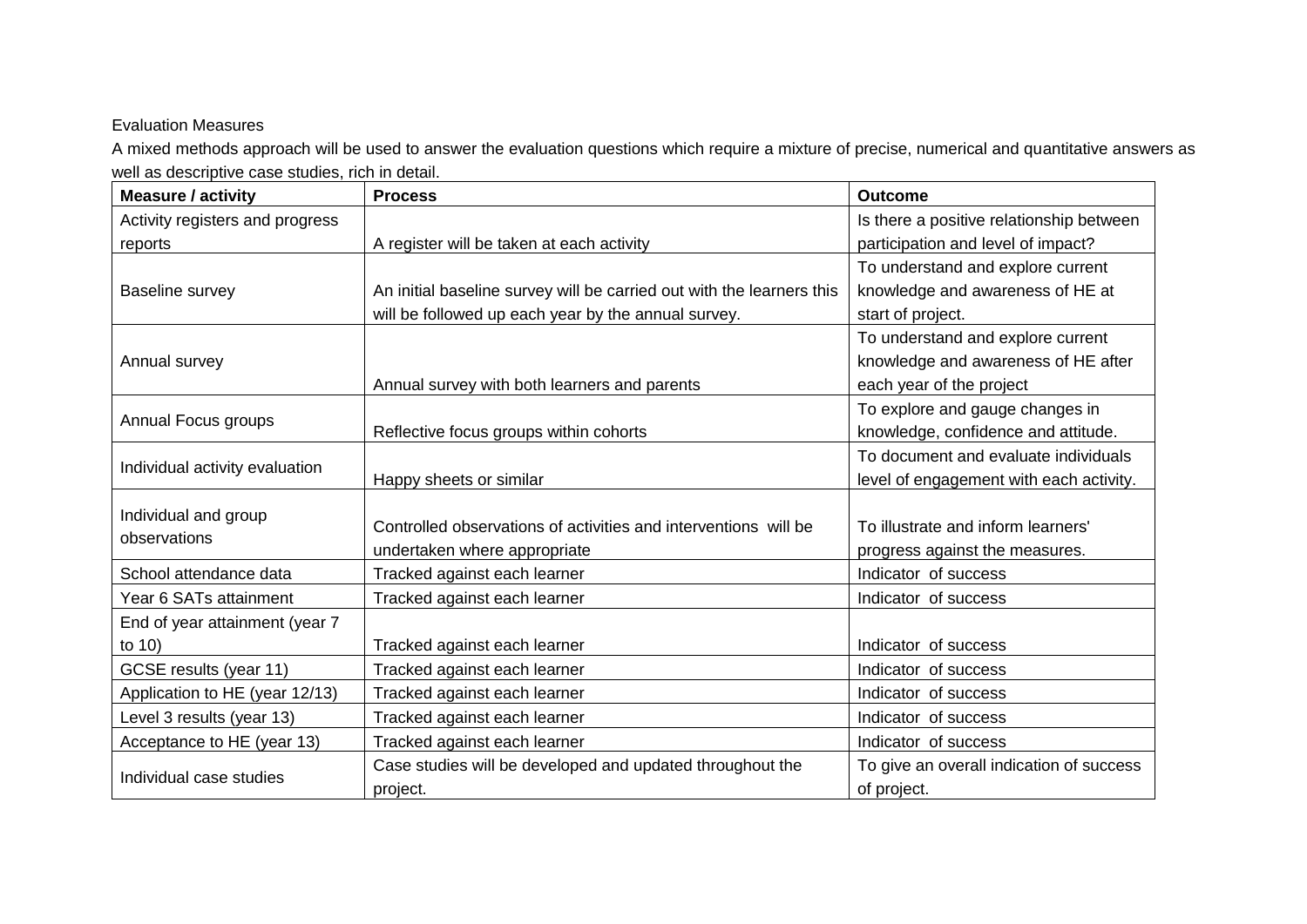Monitoring and evaluation from the project will inform all the work of the Schools and Colleges Liaison Service at the University of Huddersfield.

### **Headstart Huddersfield**

We are currently piloting a compact scheme aimed at widening participation students. Students are able to register for the scheme online on an individual basis, which means that participation is not reliant on the school/college being part of a partnership or compact scheme, which we are hoping will enable us to reach students in schools that have been more difficult to engage with.

Students participate in primary HE research. This could be attending an Open Day, a subject Taster Day or an HE Experience Day on the University campus.

Students submit a piece of written work for assessment, based on their attendance at the above. The work will be generic in nature (non-subject specific) and will need to demonstrate preparation for HE/HE readiness - for example demonstrate research and academic writing skills. The assessment of work will be at Level 3.

Successful students would be guaranteed interviews, auditions or offers if they meet the published academic and non-academic entry requirements and will be awarded 8 UCAS points (1 grade reduction) in September.

Monitoring and evaluation will be a baseline and final survey to assess the impact of the research undertaken on decisions made and HE readiness as well as tracking participants through application and enrolment.

#### **The University of Huddersfield's retention and success evaluation strategy**

The University has conducted its 2016/17 Annual Evaluation of all programmes. The review has demonstrated all Schools are, in line with University strategy, demonstrating an increased focus on retention through a common approach to escalating issues and actions plans to resolve them. Following a major thematic review of retention in 2011/12 retention has shown overall improvement. The University has however set more stretching targets to reduce withdrawal and non-progression to below 8% by 2017/18 and is pursuing a range of strategic initiatives to achieve this, each of which has specific mechanisms for evaluation and development. These include:

- 'Back on Track', introduced in 2010/11. The service reports annually, and in 2016/17 190 'at risk' students used this face-to-face support service; additionally, at a school level guidance officers and personal tutors provide initial advice and signpost to specialist services.
- Standardised attendance monitoring, introduced in 2012/13. This was assessed through a quality appraisal report submitted to Quality and Standards Advisory Group in March 2012, and its operation has been reviewed by our internal audit service. The system is overseen by a cross-campus Group chaired by the Pro Vice-Chancellor for Teaching and Learning, which regularly reviews its impact.
- Exemplary systems to manage student complaints, requests for extensions and extenuating circumstances. These were a key element to the submission which resulted in the award of Outstanding Registry Team 2013 in the *Times Higher Education* Leadership and Management Awards.
- The University Faith Centre for students, completed in 2011 and fully refurbished in 2015. Even before that, user surveys showed a significant level of student satisfaction with the service.
- A support system for vulnerable students ('support priority students' SPS), based on predictive analytics, and introduced in 2013/14. This system was further revised and enhanced for the start of the academic year 2016/17, and as a result in that year the proportion of SPS students who withdrew or suspended by the end of January fell, compared to the same period in 2013/14, from 20.7% to 4.8% (and this also represents an improvement on last year's figure). Outputs from the system are scrutinised in every meeting of University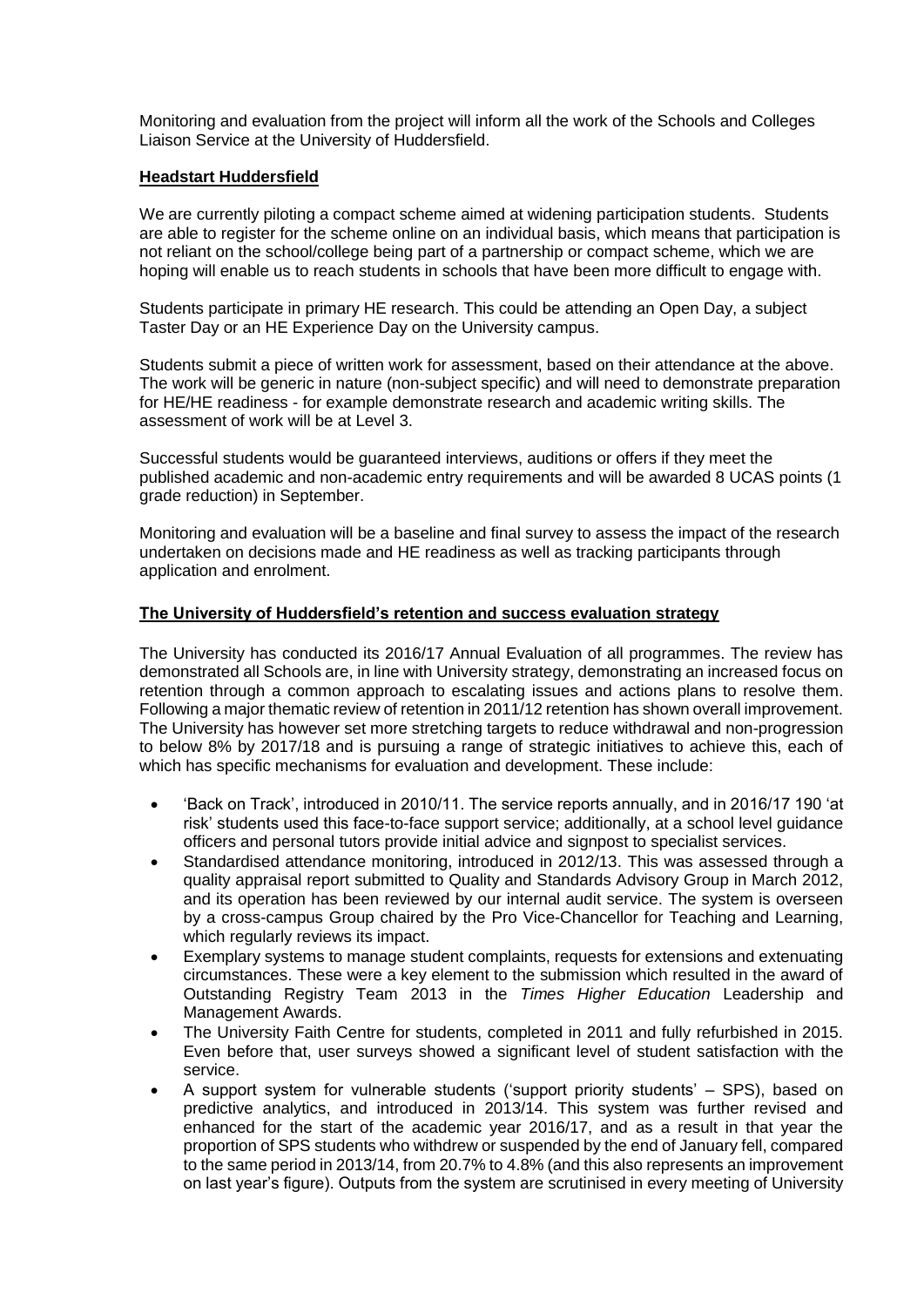Senior Management Team, and University Teaching and Learning Committee and its Quality and Standards Advisory Group.

## **Evaluation of Financial Contribution**

Since 2012/13 the University has offered our eligible first-year undergraduates a scholarship based on household income and qualification on entry based on their UCAS points. The initial University scheme was a £3,000 fee waiver where we reduced the student's first year tuition fees if they had more than 280 UCAS points and had a household income of less than £25,000. Since 2015/16 the University changed the scheme to a cash payment to the student of £1,000 if they met the same qualifying criteria, following consultation with the Student Union that showed they would prefer immediate financial help while at University rather than a reduction in the total amount they will need to repay after graduation.

We have undertaken some analysis of student retention based on the change of the scholarship we offer before the change up to the 2015/16 academic year so we can compare to see if, first, there is any difference between those students that received a fee waiver as compared to the cash payment and, second, whether there is any noticeable difference between the retention of students that receive a scholarship and those that do not.

| 2015/16 Scholarship(cash) | <b>Headcount</b> | Percentage (%) |
|---------------------------|------------------|----------------|
| Continuers                | 977              | 84.81          |
| <b>Non-Continuers</b>     | 175              | 15.19          |
| <b>TOTAL</b>              | 1152             | 100.00         |

| 2015/16 No Scholarship | <b>Headcount</b> | Percentage (%) |
|------------------------|------------------|----------------|
| <b>Continuers</b>      | 4081             | 84.70          |
| <b>Non-Continuers</b>  | 737              | 15.30          |
| TOTAL                  | 4818             | 100.00         |

| 2014/15 Scholarship(fee waive Headcount |      | Percentage (%) |
|-----------------------------------------|------|----------------|
| <b>Continuers</b>                       | 897  | 88.46          |
| Non-Continuers                          | 117  | 11.54          |
| I TOTAL                                 | 1014 | 100.00         |

| 2014/15 No Scholarship | Headcount | Percentage (%) |
|------------------------|-----------|----------------|
| <b>Continuers</b>      | 3837      | 84.55          |
| Non-Continuers         | 701       | 15.45          |
| TOTAL                  | 4538      | 100.00         |

The figures are inconclusive in regards of retention. Further analysis is needed to understand trends and we intend to use the findings of the research project undertaken by OFFA for evaluation. The University is looking to understand the impact of financial support on retention in a more complete way from the 2017/18 academic year onwards.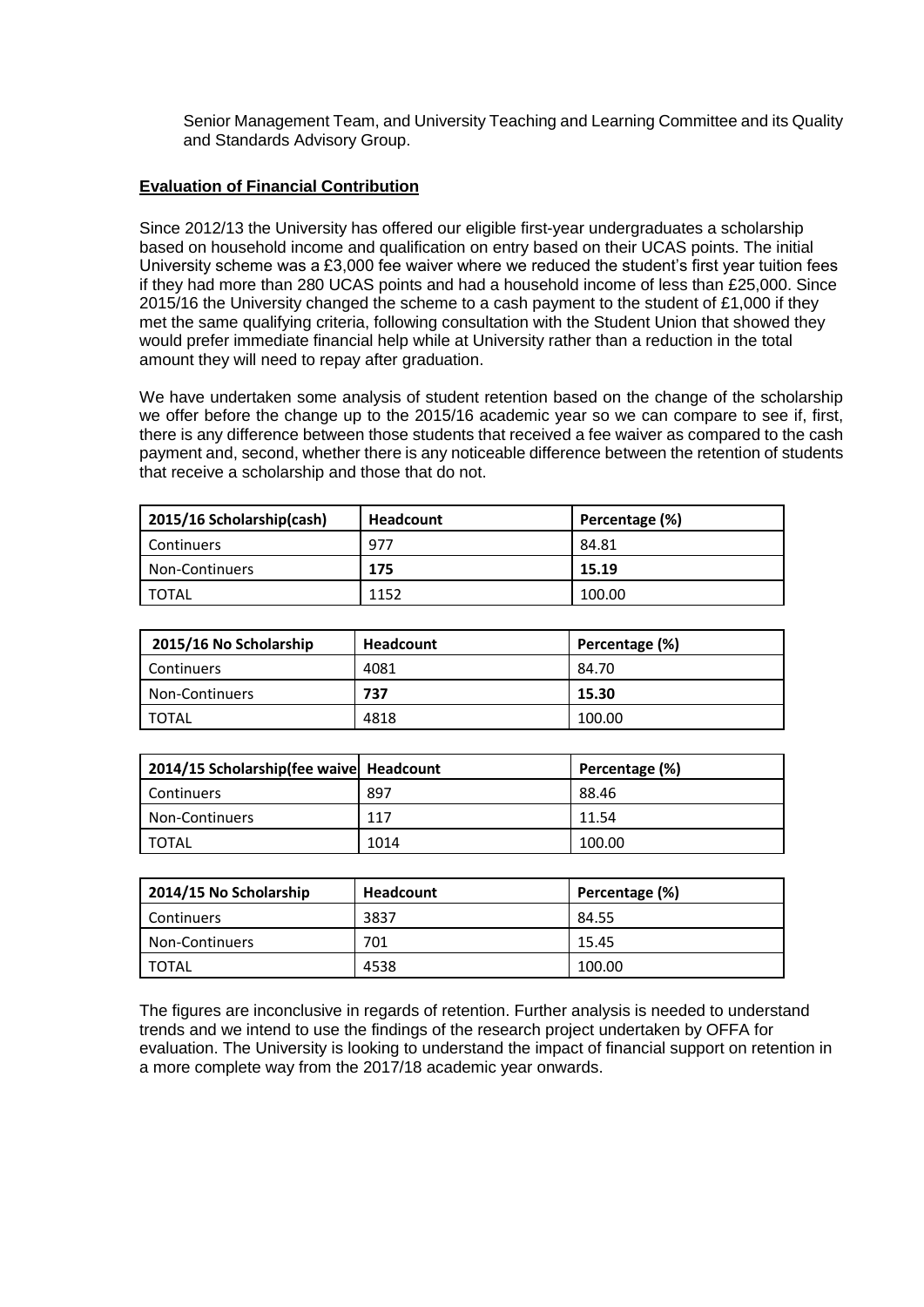## **Equality and diversity**

Due regard has been paid to equality and diversity in the design of this plan, under the terms of the Equality Act 2010

The University has published an Equal Opportunities Policy Statement, and an Equality in Teaching and Learning Scheme (January 2016). As will be seen, this Access Agreement is aligned with the overall activity of the University outlined in the Equality and Diversity Statement.

An equality impact assessment for the strategies and policies underpinning the Access Agreement was undertaken in April 2016. No adverse impacts were identified.

Since the Statement on Equality and Diversity in Teaching and Learning 2012-15, there has been an institutional emphasis on the progression and success of groups under-represented in UK higher education, especially where there was emerging evidence for underperformance in those groups in the University. That previous Teaching and Learning Equality and Diversity Statement was provided as an Appendix to previous Access Agreements. Examples of work it supported which have not previously been referenced in Access Agreements but which are relevant to strands of activity now explained here in the 2017-18 Agreement include investigations and activity to address disproportionate impacts of disciplinary and especially academic misconduct regulations in minority ethnic groups, with consequential impacts on their retention and success. These themes are continued in the current document, the Equality in Teaching and Learning Scheme (January 2016).

The wider activity on Equality and Diversity in Teaching and Learning has been led by the University Teaching and Learning Committee, and the Quality and Standards Advisory Group which reports to it. These bodies will continue to monitor and evaluate the impact of all University activities to address diversity issues, including those now included as part of this Access Agreement.

# **Investment**

The University will invest over £7m in widening access, improving retention, and widening access to the professions in 'OfS countable' students. Please see the table below for a summary of our expenditure commitments;

| <b>Access and</b><br>participation plan | Academic year |           |           |           |  |  |  |  |  |  |
|-----------------------------------------|---------------|-----------|-----------|-----------|--|--|--|--|--|--|
| investment summary<br>(£)               | 2019-20       | 2020-21   | 2021-22   | 2022-23   |  |  |  |  |  |  |
| Access investment                       | 1,317,550     | 1,317,550 | 1,317,550 | 1,317,550 |  |  |  |  |  |  |
| Success investment                      | 4,130,000     | 4,130,000 | 4,130,000 | 4.130.000 |  |  |  |  |  |  |
| Progression investment                  | 300,000       | 300,000   | 300,000   | 300,000   |  |  |  |  |  |  |
| Investment in financial support         | 1,625,000     | 1,625,000 | 1,625,000 | 1,625,000 |  |  |  |  |  |  |
| <b>Total investment</b>                 | 7,372,550     | 7,372,550 | 7,372,550 | 7,372,550 |  |  |  |  |  |  |
|                                         |               |           |           |           |  |  |  |  |  |  |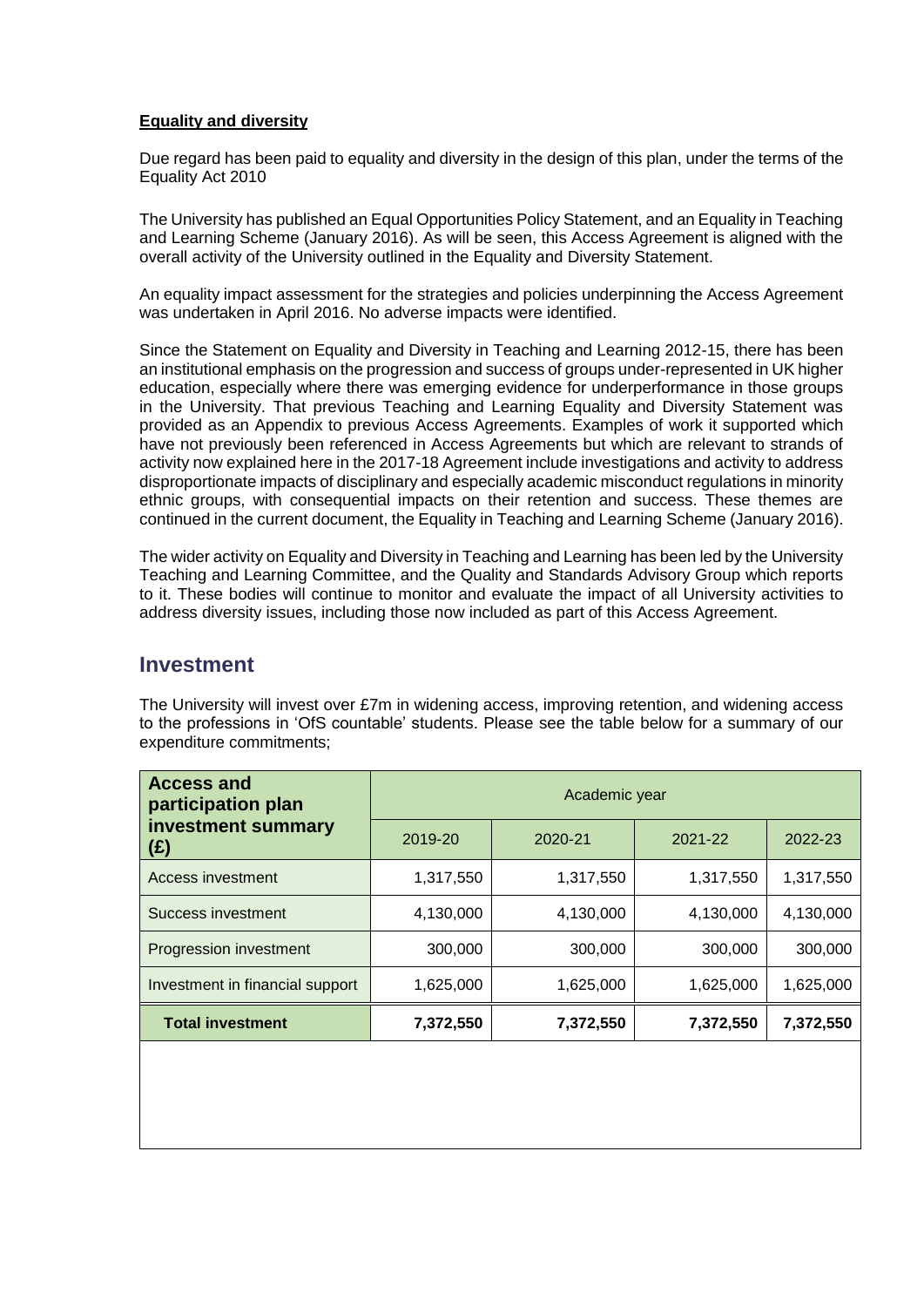| <b>Access and</b><br>participation plan                                 | Academic year |            |            |            |  |  |  |  |  |  |
|-------------------------------------------------------------------------|---------------|------------|------------|------------|--|--|--|--|--|--|
| investment summary as<br>a proportion of higher<br>fee income (HFI) (%) | 2019-20       | 2020-21    | 2021-22    | 2022-23    |  |  |  |  |  |  |
| Higher fee income (HFI)                                                 | 31,806,350    | 31,806,350 | 31,806,350 | 31,806,350 |  |  |  |  |  |  |
| Access investment (as % HFI)                                            | 4.1           | 4.1        | 4.1        | 4.1        |  |  |  |  |  |  |
| Success investment (as %<br>HFI)                                        | 13.0          | 13.0       | 13.0       | 13.0       |  |  |  |  |  |  |
| Progression investment (as %<br>HFI)                                    | 0.9           | 0.9        | 0.9        | 0.9        |  |  |  |  |  |  |
| Investment in financial support<br>(as % HFI)                           | 5.1           | 5.1        | 5.1        | 5.1        |  |  |  |  |  |  |
| Total investment (as % HFI)                                             | 23.2          | 23.2       | 23.2       | 23.2       |  |  |  |  |  |  |

| Full-time fee levels $(E)$              | 2019-20 |
|-----------------------------------------|---------|
| Average fee                             | 8,670   |
| Average fee adjusted for fee<br>waivers | 8,670   |
| Maximum fee                             | 9,250   |

In addition to the expenditure in the table the university invests in its access and participation by offering additional support and guidance to all our students regardless of background to ensure that they achieve the best degree outcome. The measures we have in place include attendance monitoring through swipe card registers for all time tabled classes and events and the use of predictive analytics through data to monitor students that are at risk of dropping out of university.

# **Provision of information to students**

This Agreement builds on previous agreements in its relationship to overall institutional strategy, to goal setting, and to specific policy in relation to widening access and support for student success through to graduation and beyond into employment, including financial support. All have been characterised by extensive partnership and consultation with the Students' Union. Key aspects of development of this document from the one presented last year, most notably the commitments to extending support in relation to BME attainment and success and retention more generally have been progressed over the year through the University Teaching and Learning Committee, and its Quality and Standards Advisory Group, on each of which there is strong and effective SU representation. This Agreement itself has been developed through discussion of draft with SU Sabbatical Team members during April 2017.

The University publishes the financial support available to prospective and current students through the University website where it has dedicated pages on fees and finance to ensure we comply with the Competition and Markets Authority rules, ensuring we have a transparent fee policy that is clearly communicated to our students. The webpages cover the tuition fees that the university charges in addition to pages on the scholarships available to students and the eligibility criteria to be awarded the scholarships. The University operates a fair fee policy which is published on our website so students can clearly see what their fee covers and where there may be additional charges.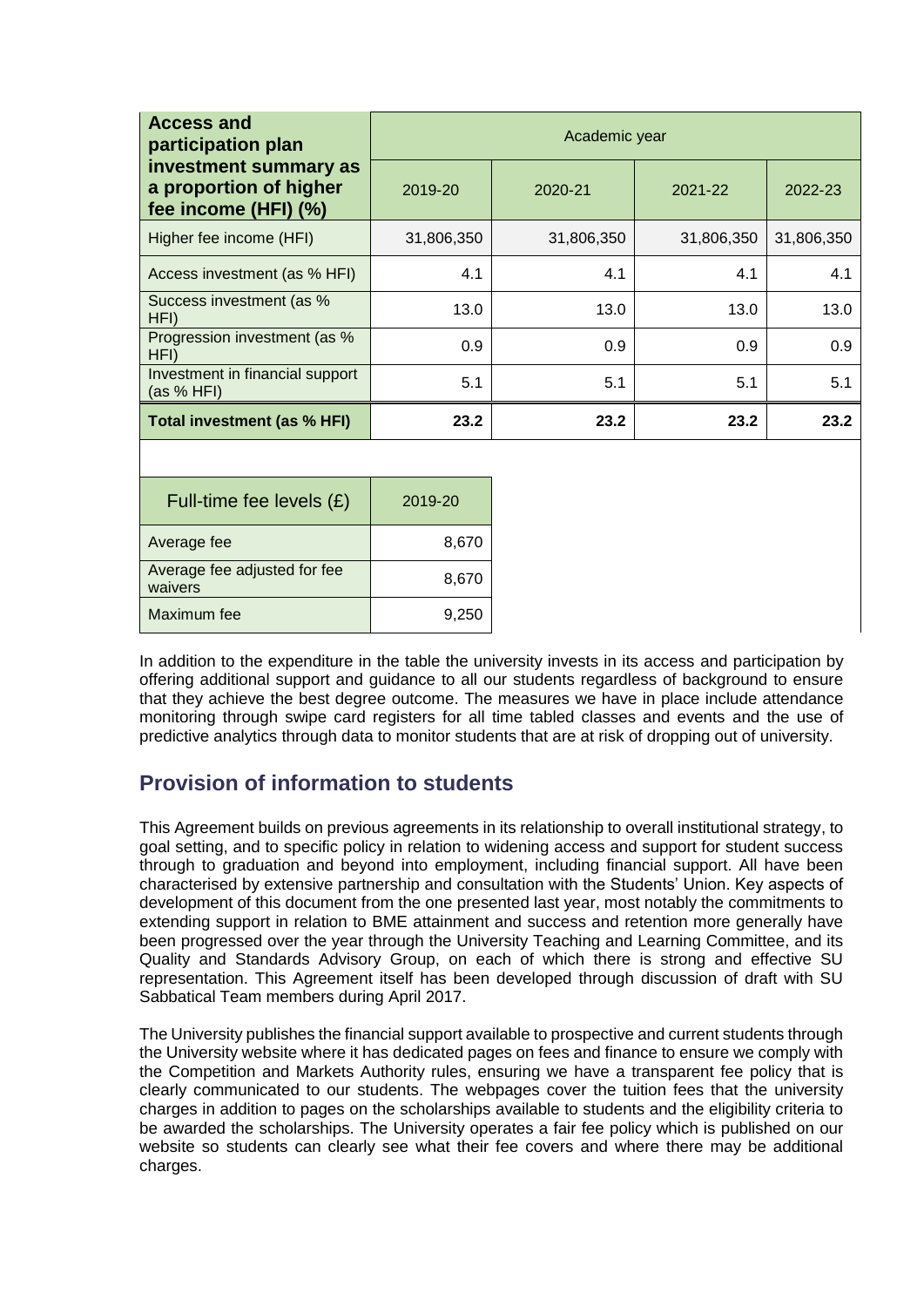All prospective students are emailed the university scholarship details prior to entry and the university automatically assesses all new students to see if they are eligible for the scholarship. The university automatically writes to the successful students to infirm, them of their scholarship award and we do not put a limit on the number of scholarship so all eligible students are guaranteed an award.

All continuing students are sent details of their tuition fees each year by email so they know what their fees will be in their next academic year. This communication is sent out form February of their academic year so they can ensure they apply for the correct support from their respective awarding body.

The approved access and participation plan will be published on the University website so it is accessible to all.

| <b>New Entrants</b>      |                                 |                     |  |                  |         |       |              |   |       |
|--------------------------|---------------------------------|---------------------|--|------------------|---------|-------|--------------|---|-------|
|                          | <b>White Working Class Boys</b> |                     |  | <b>IMD</b>       |         |       |              |   |       |
| Year                     | Not WWCB WWCB                   |                     |  | Year             | $1 - 2$ | $3-5$ |              |   |       |
| 14/15                    | 97.4%                           | 2.6%                |  | 14/15            | 44.9%   | 55.1% |              |   |       |
| 15/16                    | 97.7%                           | 2.3%                |  | 15/16            | 45.0%   | 55.0% |              |   |       |
| 16/17                    | 97.6%                           | 2.4%                |  | 16/17            | 44.7%   | 55.3% |              |   |       |
| <b>BME</b>               |                                 |                     |  | <b>Ethnicity</b> |         |       |              |   |       |
| Year                     | <b>BME</b>                      | Non-BME             |  | Year             | A       | B     | $\mathbf{o}$ | W |       |
| 14/15                    | 26.3%                           | 73.7%               |  | 14/15            | 16.5%   | 5.6%  | 4.3%         |   | 73.7% |
| 15/16                    | 26.4%                           | 73.6%               |  | 15/16            | 16.9%   | 5.4%  | 4.0%         |   | 73.6% |
| 16/17                    | 28.7%                           | 71.3%               |  | 16/17            | 17.2%   | 6.3%  | 5.2%         |   | 71.3% |
| <b>Mature</b>            |                                 |                     |  |                  |         |       |              |   |       |
| Year                     | <b>Mature</b>                   | Young               |  |                  |         |       |              |   |       |
| 14/15                    | 57.8%                           | 42.2%               |  |                  |         |       |              |   |       |
| 15/16                    | 56.1%                           | 43.9%               |  |                  |         |       |              |   |       |
| 16/17                    | 57.7%                           | 42.3%               |  |                  |         |       |              |   |       |
| <b>Disability</b>        |                                 |                     |  |                  |         |       |              |   |       |
| Year                     | <b>Disabled</b>                 | <b>Not Disabled</b> |  |                  |         |       |              |   |       |
| 14/15                    | 7.7%                            | 92.3%               |  |                  |         |       |              |   |       |
| 15/16                    | 8.7%                            | 91.3%               |  |                  |         |       |              |   |       |
| 16/17                    | 9.2%                            | 90.8%               |  |                  |         |       |              |   |       |
|                          |                                 |                     |  |                  |         |       |              |   |       |
| Source:                  |                                 |                     |  |                  |         |       |              |   |       |
| <b>ASIS</b>              |                                 |                     |  |                  |         |       |              |   |       |
|                          |                                 |                     |  |                  |         |       |              |   |       |
| <b>Based on:</b>         |                                 |                     |  |                  |         |       |              |   |       |
| <b>Commencement date</b> |                                 |                     |  |                  |         |       |              |   |       |
|                          |                                 |                     |  |                  |         |       |              |   |       |

#### **APPENDIX A**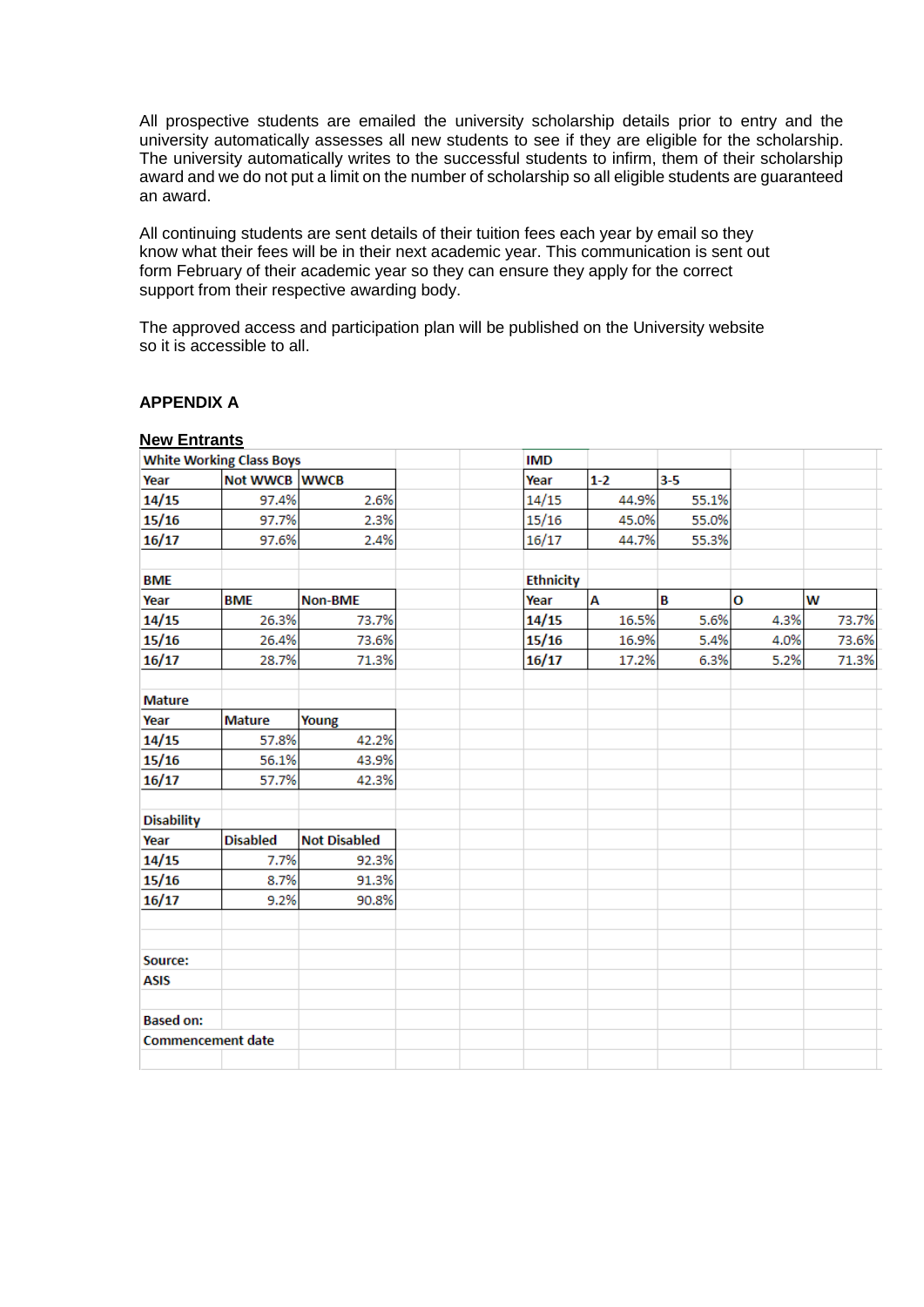# **Continuation**

| <b>White Working Class Boys</b>    |               |                  | <b>IMD</b>                     |        |                     |       |                |
|------------------------------------|---------------|------------------|--------------------------------|--------|---------------------|-------|----------------|
| Year                               | <b>WWCB</b>   | <b>Benchmark</b> | Year                           | $Q1-2$ | Q1-2 Benchmark Q3-5 |       | Q3-5 Benchmark |
| TEF Year 2 (11/12,12/13,13/14) N/A |               | N/A              | TEF Year 2 (11/12,12/13,13/14) | 91.4%  | 91.7%               | 92.7% | 92.9%          |
| TEF Year 3 (12/13,13/14,14/15) N/A |               | N/A              | TEF Year 3 (12/13,13/14,14/15) | 90.1%  | 91.8%               | 92.6% | 93.0%          |
|                                    |               |                  |                                |        |                     |       |                |
| <b>BME</b>                         |               |                  |                                |        |                     |       |                |
| Year                               | <b>BME</b>    | <b>Benchmark</b> |                                |        |                     |       |                |
| TEF Year 2 (11/12,12/13,13/14)     | 90.5%         | 90.4%            |                                |        |                     |       |                |
| TEF Year 3 (12/13,13/14,14/15)     | 90.5%         | 91.1%            |                                |        |                     |       |                |
|                                    |               |                  |                                |        |                     |       |                |
| <b>Mature</b>                      |               |                  |                                |        |                     |       |                |
| Year                               | <b>Mature</b> | <b>Benchmark</b> |                                |        |                     |       |                |
| TEF Year 2 (11/12,12/13,13/14)     | 87.9%         | 87.7%            |                                |        |                     |       |                |
| TEF Year 3 (12/13,13/14,14/15)     | 87.5%         | 87.6%            |                                |        |                     |       |                |
|                                    |               |                  |                                |        |                     |       |                |
| <b>Disability</b>                  |               |                  |                                |        |                     |       |                |
| Year                               | Yes           | <b>Benchmark</b> |                                |        |                     |       |                |
| TEF Year 2 (11/12,12/13,13/14)     | 90.4%         | 90.3%            |                                |        |                     |       |                |
| TEF Year 3 (12/13,13/14,14/15)     | 89.0%         | 90.2%            |                                |        |                     |       |                |
|                                    |               |                  |                                |        |                     |       |                |
|                                    |               |                  |                                |        |                     |       |                |
| Source:                            |               |                  |                                |        |                     |       |                |
| <b>TEF Output Files</b>            |               |                  |                                |        |                     |       |                |
|                                    |               |                  |                                |        |                     |       |                |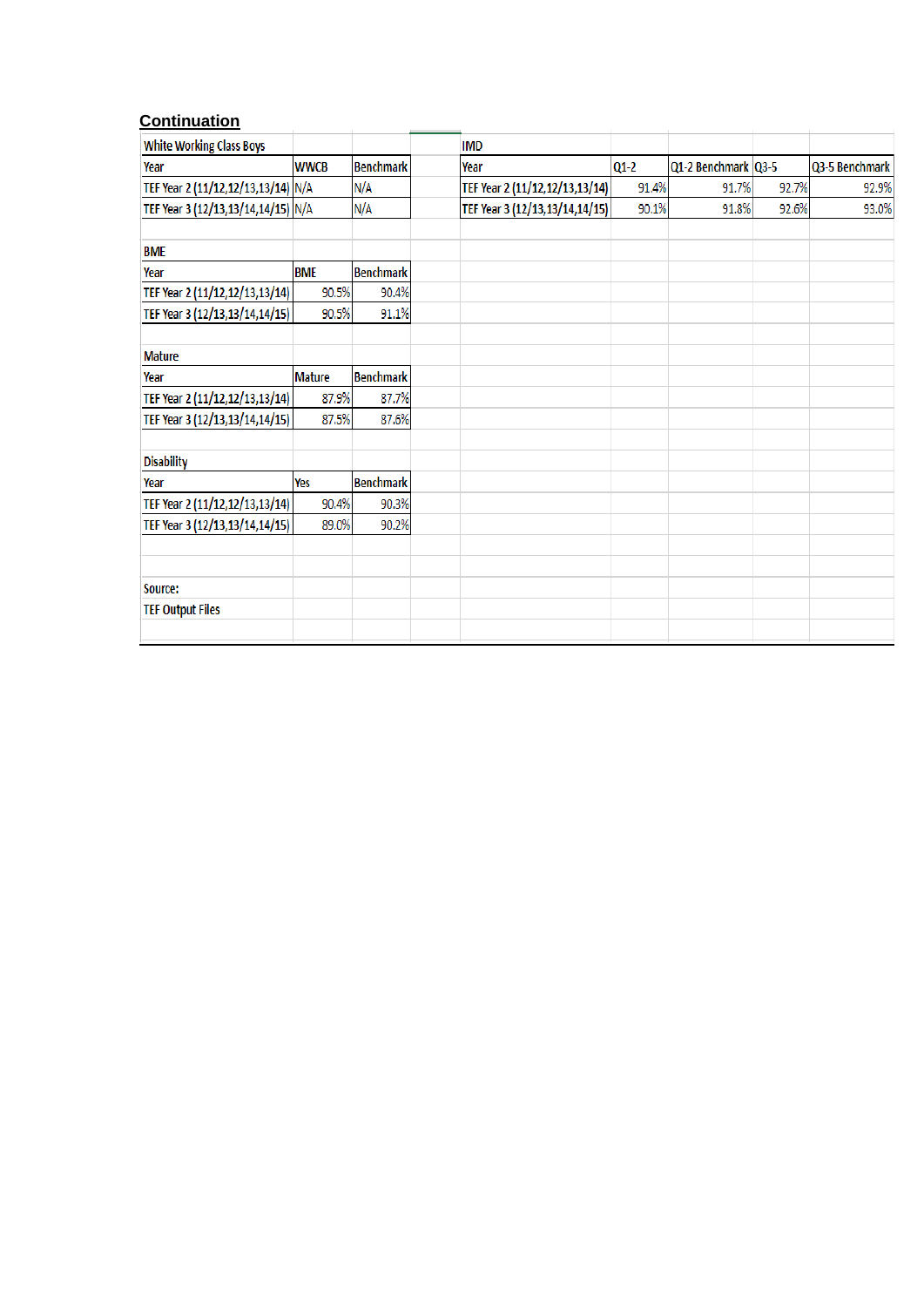## **Classifications**

|                   | <b>White Working Class Boys</b>                   | <b>IMD</b>       |         |       |       |       |  |
|-------------------|---------------------------------------------------|------------------|---------|-------|-------|-------|--|
| Year              | <b>WWCB</b>                                       | Year             | $1 - 2$ | $3-5$ |       |       |  |
| 14/15             | 70.3%                                             | 14/15            | 67.5%   | 73.4% |       |       |  |
| 15/16             | 70.3%                                             | 15/16            | 72.4%   | 77.9% |       |       |  |
| 16/17             | 78.1%                                             | 16/17            | 78.6%   | 82.7% |       |       |  |
| <b>BME</b>        |                                                   | <b>Ethnicity</b> |         |       |       |       |  |
| Year              | <b>BME</b>                                        | Year             | Α       | B     | O     | W     |  |
| 14/15             | 56.8%                                             | 14/15            | 57.2%   | 46.9% | 70.5% | 75.4% |  |
| 15/16             | 61.6%                                             | 15/16            | 63.4%   | 51.7% | 64.9% | 80.8% |  |
| 16/17             | 70.7%                                             | 16/17            | 71.9%   | 63.9% | 73.1% | 84.8% |  |
| <b>Mature</b>     |                                                   |                  |         |       |       |       |  |
| Year              | <b>Mature</b>                                     |                  |         |       |       |       |  |
| 14/15             | 57.1%                                             |                  |         |       |       |       |  |
| 15/16             | 66.5%                                             |                  |         |       |       |       |  |
| 16/17             | 69.8%                                             |                  |         |       |       |       |  |
| <b>Disability</b> |                                                   |                  |         |       |       |       |  |
| Year              | <b>Disabled</b>                                   |                  |         |       |       |       |  |
| 14/15             | 69.0%                                             |                  |         |       |       |       |  |
| 15/16             | 74.0%                                             |                  |         |       |       |       |  |
| 16/17             | 78.7%                                             |                  |         |       |       |       |  |
| Source:           |                                                   |                  |         |       |       |       |  |
| <b>ASIS</b>       |                                                   |                  |         |       |       |       |  |
| Notes:            |                                                   |                  |         |       |       |       |  |
|                   | Based on Good Honours calculation in league table |                  |         |       |       |       |  |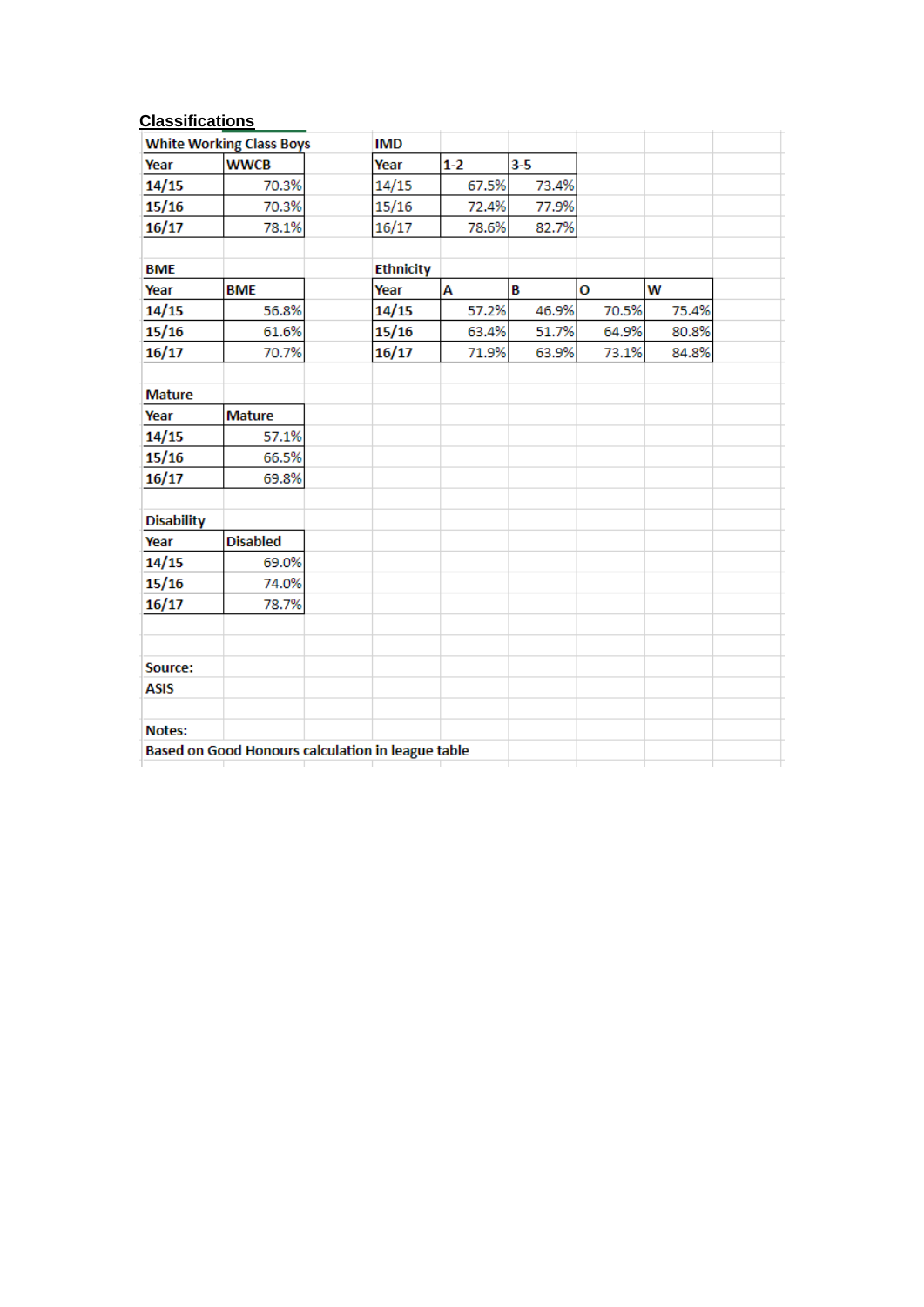# **Positive Outcomes**

| <b>White Working Class Boys</b> |                                                            | <b>IMD</b>       |         |        |       |       |
|---------------------------------|------------------------------------------------------------|------------------|---------|--------|-------|-------|
| Year                            | <b>WWCB</b>                                                | Year             | $1 - 2$ | $3-5$  |       |       |
| 14/15                           | 94.8%                                                      | 14/15            | 95.22%  | 94.01% |       |       |
| 15/16                           | 91.2%                                                      | 15/16            | 95.34%  | 96.48% |       |       |
| 16/17                           | 97.7%                                                      | 16/17            | 97.60%  | 97.10% |       |       |
|                                 |                                                            |                  |         |        |       |       |
| <b>BME</b>                      |                                                            | <b>Ethnicity</b> |         |        |       |       |
| Year                            | <b>BME</b>                                                 | Year             | W       | B      | O     | A     |
| 14/15                           | 90.1%                                                      | 14/15            | 95.9%   | 92.9%  | 91.3% | 89.0% |
| 15/16                           | 93.7%                                                      | 15/16            | 96.8%   | 90.6%  | 93.1% | 94.5% |
| 16/17                           | 96.3%                                                      | 16/17            | 97.7%   | 96.7%  | 94.9% | 96.4% |
|                                 |                                                            |                  |         |        |       |       |
| <b>Mature</b>                   |                                                            |                  |         |        |       |       |
| Year                            | <b>Mature</b>                                              |                  |         |        |       |       |
| 14/15                           | 94.2%                                                      |                  |         |        |       |       |
| 15/16                           | 96.1%                                                      |                  |         |        |       |       |
| 16/17                           | 97.4%                                                      |                  |         |        |       |       |
|                                 |                                                            |                  |         |        |       |       |
| <b>Disability</b>               |                                                            |                  |         |        |       |       |
| Year                            | <b>Disabled</b>                                            |                  |         |        |       |       |
| 14/15                           | 90.6%                                                      |                  |         |        |       |       |
| 15/16                           | 94.9%                                                      |                  |         |        |       |       |
| 16/17                           | 95.9%                                                      |                  |         |        |       |       |
|                                 |                                                            |                  |         |        |       |       |
|                                 |                                                            |                  |         |        |       |       |
| Source:                         |                                                            |                  |         |        |       |       |
| ASIS                            |                                                            |                  |         |        |       |       |
|                                 |                                                            |                  |         |        |       |       |
| Notes:                          |                                                            |                  |         |        |       |       |
|                                 | Based on HESA Employment Performance Indicator calculation |                  |         |        |       |       |
|                                 |                                                            |                  |         |        |       |       |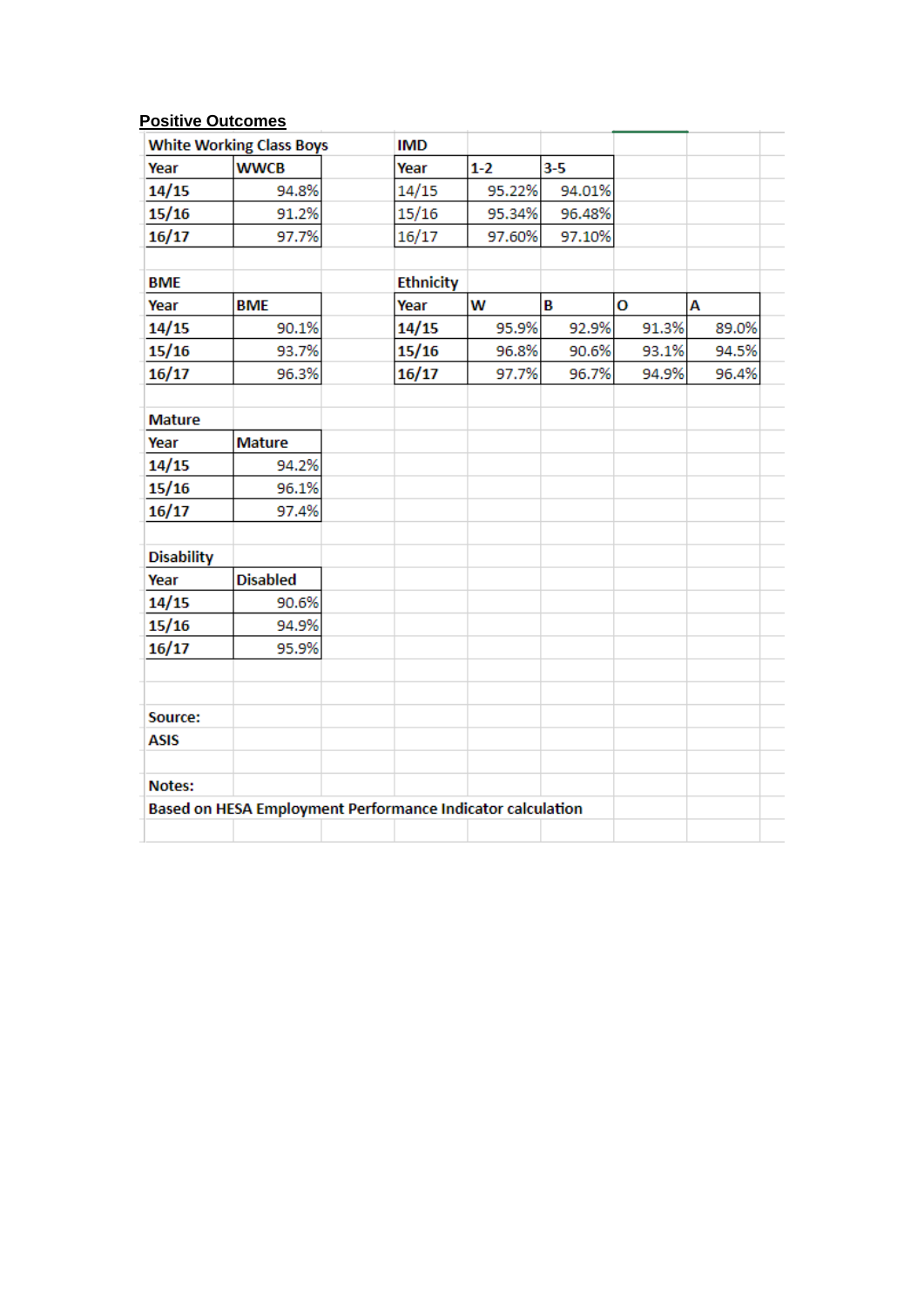## **Graduate Prospects**

|                   | <b>White Working Class Boys</b>                         | <b>IMD</b>       |         |        |        |        |
|-------------------|---------------------------------------------------------|------------------|---------|--------|--------|--------|
| Year              | <b>WWCB</b>                                             | Year             | $1 - 2$ | $3-5$  |        |        |
| 14/15             | 69.5%                                                   | 14/15            | 74.04%  | 72.69% |        |        |
| 15/16             | 78.8%                                                   | 15/16            | 77.64%  | 79.46% |        |        |
| 16/17             | 62.2%                                                   | 16/17            | 79.60%  | 80.30% |        |        |
| <b>BME</b>        |                                                         | <b>Ethnicity</b> |         |        |        |        |
| Year              | <b>BME</b>                                              | Year             | W       | B      | O      | А      |
| 14/15             | 70.7%                                                   | 14/15            | 74.23%  | 79.38% | 71.64% | 67.81% |
| 15/16             | 74.0%                                                   | 15/16            | 80.10%  | 81.20% | 75.70% | 71.90% |
| 16/17             | 80.3%                                                   | 16/17            | 79.80%  | 84.30% | 74.40% | 80.60% |
| <b>Mature</b>     |                                                         |                  |         |        |        |        |
| Year              | <b>Mature</b>                                           |                  |         |        |        |        |
| 14/15             | 76.0%                                                   |                  |         |        |        |        |
| 15/16             | 81.5%                                                   |                  |         |        |        |        |
| 16/17             | 83.1%                                                   |                  |         |        |        |        |
| <b>Disability</b> |                                                         |                  |         |        |        |        |
| Year              | <b>Disabled</b>                                         |                  |         |        |        |        |
| 14/15             | 72.0%                                                   |                  |         |        |        |        |
| 15/16             | 78.2%                                                   |                  |         |        |        |        |
| 16/17             | 78.0%                                                   |                  |         |        |        |        |
| Source:           |                                                         |                  |         |        |        |        |
| <b>ASIS</b>       |                                                         |                  |         |        |        |        |
| Notes:            |                                                         |                  |         |        |        |        |
|                   | Based on Graduate Prospects calculation in league table |                  |         |        |        |        |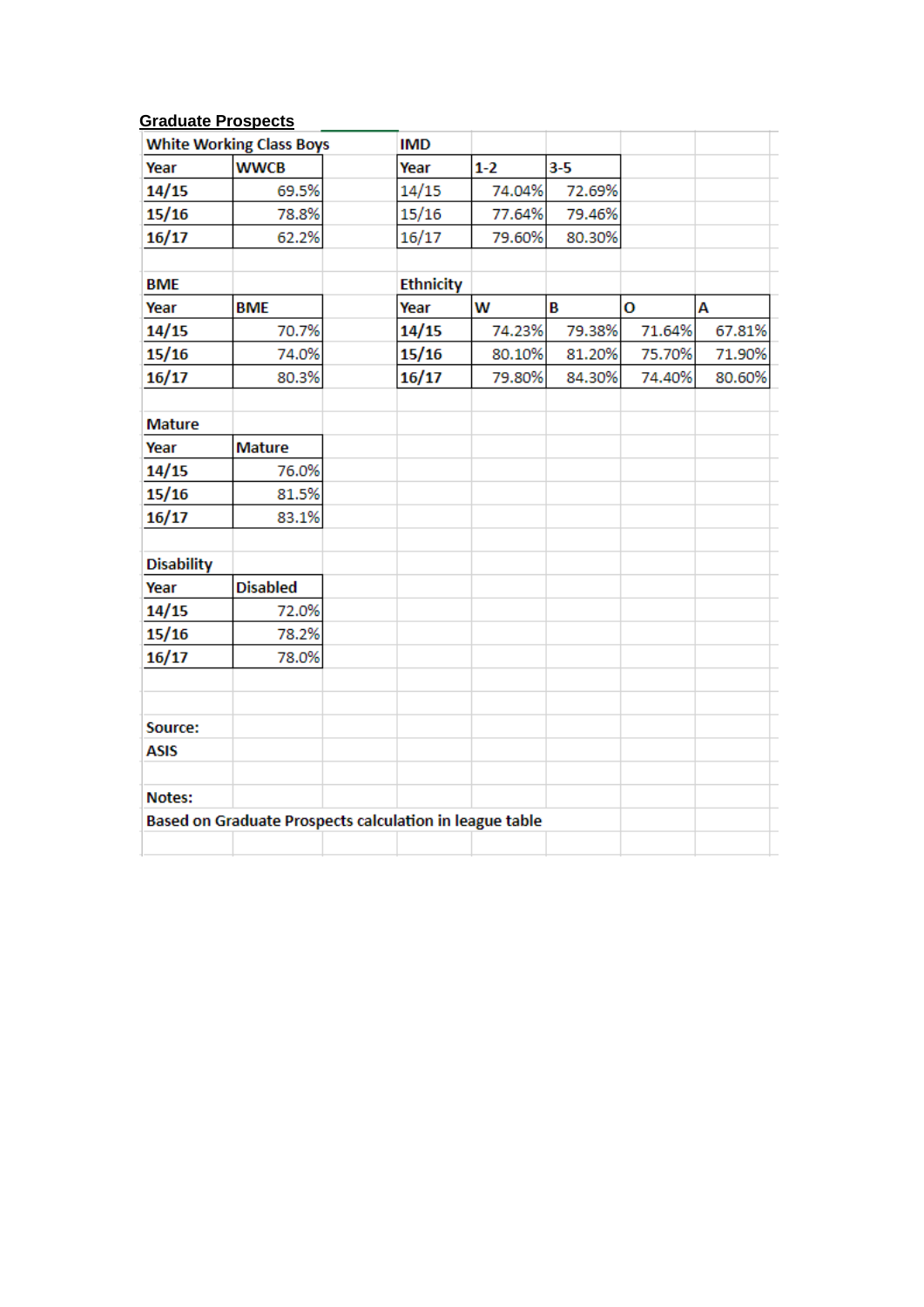\* course type not listed.

## Full-time and part-time course fee levels for 2019-20 entrants.

Please enter inflationary statement in the free text box below.

The university intends to raise the tuition fee by the approved infaltionary measure(RPI-X) as permitted by the Teaching Excellence Framnework up to the thresholds set by the Office for Students. Any annual increases in tuition fees will be communicated to students under the terms of the Competition and Markets Authority.

| <b>Full-time course type:</b>    | <b>Additional information:</b> | <b>Course fee:</b> |
|----------------------------------|--------------------------------|--------------------|
| First degree                     |                                | £9,250             |
| Foundation degree                |                                | $\star$            |
| Foundation year / Year 0         |                                | £9,250             |
| HNC / HND                        |                                | $\star$            |
| CertHE / DipHE                   |                                | $\star$            |
| Postgraduate ITT                 |                                | £9,250             |
| Accelerated degree               |                                | $\star$            |
| Sandwich year                    |                                | £1,000             |
| Erasmus and overseas study years |                                | $\star$            |
| Other                            |                                | $\star$            |
| Franchise full-time course type: | <b>Additional information:</b> | <b>Course fee:</b> |
| First degree                     |                                | $\star$            |
| Foundation degree                |                                | $\star$            |
| Foundation year / Year 0         |                                | $\star$            |
| HNC / HND                        |                                | $\star$            |
| CertHE / DipHE                   |                                | $\star$            |
| Postgraduate ITT                 |                                | $\star$            |
| Accelerated degree               |                                | $\star$            |
| Sandwich year                    |                                | $\star$            |
| Erasmus and overseas study years |                                | $\star$            |
| Other                            |                                | $\star$            |
| Part-time course type:           | <b>Additional information:</b> | <b>Course fee:</b> |
| First degree                     |                                | $\star$            |
| Foundation degree                |                                | $\star$            |
| Foundation year / Year 0         |                                | $\star$            |
| HNC / HND                        |                                | $\star$            |
| CertHE / DipHE                   |                                | $\star$            |
| Postgraduate ITT                 |                                | $\star$            |
| Accelerated degree               |                                | $\star$            |
| Sandwich year                    |                                | $\star$            |
| Erasmus and overseas study years |                                | $\star$            |
| Other                            |                                | $\star$            |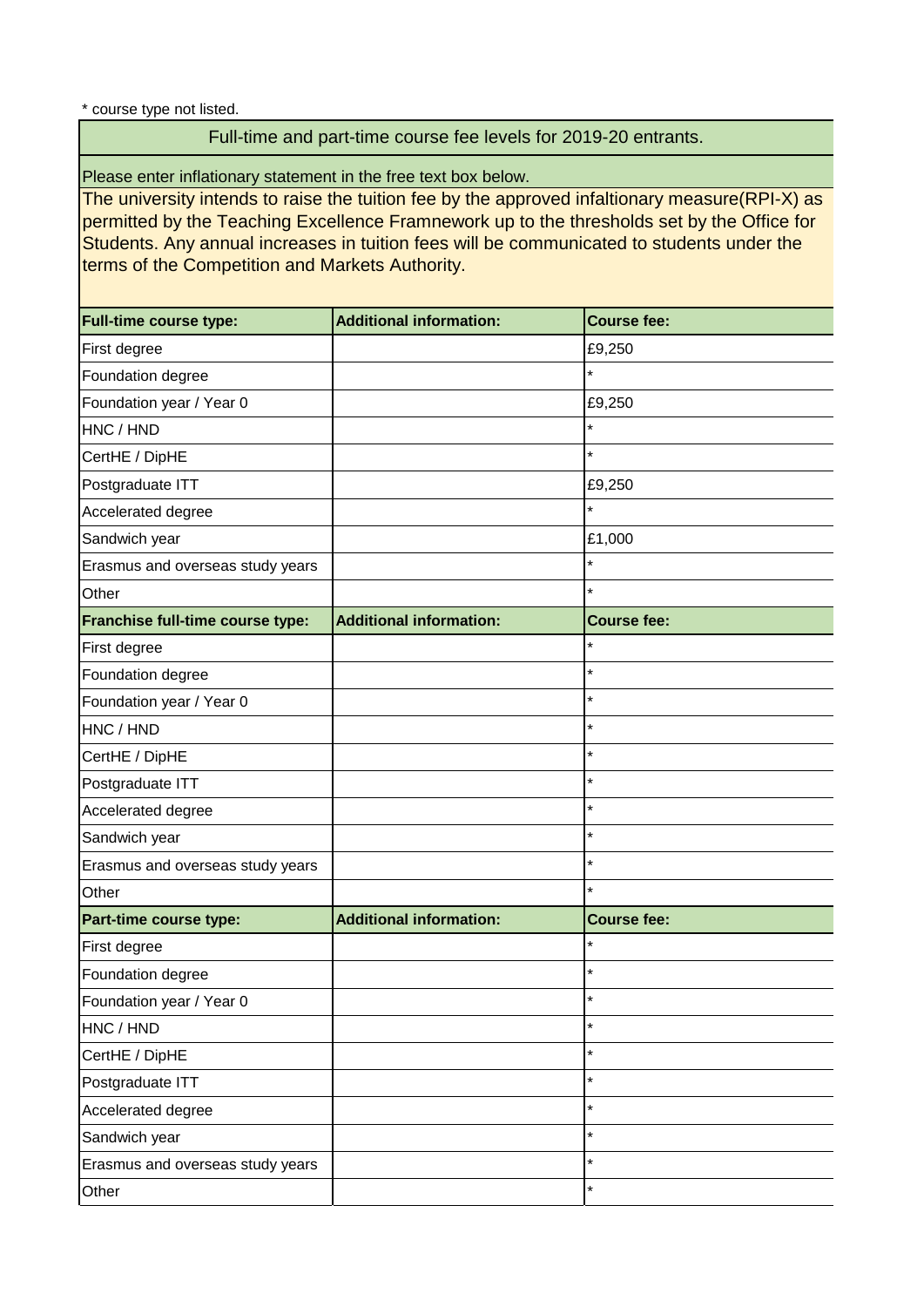|                     | Table 8a - Statistical targets and milestones relating to your applicants, entrants or student body |                                           |                                                                                                                                               |                                                                                                                                         |                                               |                     |               |                   |         |                                                                      |         |         |                                                                                                                                                                      |
|---------------------|-----------------------------------------------------------------------------------------------------|-------------------------------------------|-----------------------------------------------------------------------------------------------------------------------------------------------|-----------------------------------------------------------------------------------------------------------------------------------------|-----------------------------------------------|---------------------|---------------|-------------------|---------|----------------------------------------------------------------------|---------|---------|----------------------------------------------------------------------------------------------------------------------------------------------------------------------|
|                     |                                                                                                     |                                           |                                                                                                                                               |                                                                                                                                         | Is this a                                     | Baseline year       |               |                   |         | Yearly milestones (numeric where possible, however you may use text) |         |         | Commentary on your<br>milestones/targets or textual                                                                                                                  |
| Reference<br>number | Stage of the lifecycle (drop-down<br>menu)                                                          | Main target type (drop-down<br>menu)      | Target type (drop-down menu)                                                                                                                  | Description<br>(500 characters maximum)                                                                                                 | collaborative<br>target? (drop-<br>down menu) | (drop-down<br>menu) | Baseline data | 2018-19           | 2019-20 | 2020-21                                                              | 2021-22 | 2022-23 | description where numerical<br>description is not appropriate (500<br>characters maximum)                                                                            |
| T16a_01             | <b>Access</b>                                                                                       | Socio-economic                            | HESA T1a - NS-SEC classes 4-<br>(Young, full-time, first degree<br>entrants)                                                                  | Aim to maintain current high<br>levels of entrants from lower<br>Social Classes, despite changes<br>to recruitment markets              | <b>No</b>                                     | 2012-13             | 46.5          |                   |         |                                                                      |         |         | The NS SEC data will no longer be<br>produced form 2017/18 so we<br>have removed this from our<br>targets and replaced it with the<br>household income measure below |
| T16a_02             | Access                                                                                              | Low participation<br>neighbourhoods (LPN) | <b>HESA T1a - Low participation</b><br>neighbourhoods (POLAR3)<br>(Young, full-time, first degree<br>entrants)                                | Aim to increase level of entrants<br>from low participation<br>neighbourhoods closer to our<br>benchmark                                | <b>No</b>                                     | 2012-13             | 17.6          | 118               | 18      |                                                                      |         |         |                                                                                                                                                                      |
| T16a_03             | <b>Student success</b>                                                                              | Low participation<br>neighbourhoods (LPN) | HESA T3b - No longer in HE<br>after 1 year & in low<br>participation neighbourhoods<br>(POLAR 3) (Young, full-time,<br>first degree entrants) | Aim to continue trend of<br>improvement in retention of<br>young entrants from low<br>participation neighbourhoods<br>towards benchmark | <b>No</b>                                     | 2012-13             | 10.5          | $\vert 9.3 \vert$ |         |                                                                      |         |         |                                                                                                                                                                      |
| T16a_04             | <b>Student success</b>                                                                              | Low participation<br>neighbourhoods (LPN) | HESA T3b - No longer in HE<br>after 1 year & other<br>neighbourhoods (POLAR 3)<br>(Young, full-time, first degree<br>entrants)                | Aim to continue trend of<br>improvement in retention of<br>young entrants from other<br>neighbourhoods to be better than<br>benchmark   | <b>No</b>                                     | 2012-13             |               | 16.7              | 6.6     |                                                                      |         |         |                                                                                                                                                                      |
| T16a_05             | <b>Student success</b>                                                                              | <b>Disabled</b>                           | <b>HESA T7 - Students in</b><br>receipt of DSA (full-time, all<br>undergraduate entrants)                                                     | Aim to maintain current<br>performance above benchmark                                                                                  | <b>No</b>                                     | 2012-13             | 8.6           | $\vert 8.6 \vert$ | 8.6     | 8.6                                                                  |         |         |                                                                                                                                                                      |
| T16a_06             | <b>Access</b>                                                                                       | Socio-economic                            | <b>Other statistic - Low-income</b><br>backgrounds (please give<br>details in the next column)                                                | Percentage of our students with<br>household income below £25,000                                                                       | <b>No</b>                                     | 2014-15             | 45.7          | 45.7              | 45.7    | 45.7                                                                 |         |         |                                                                                                                                                                      |
| T16a_07             | <b>Student success</b>                                                                              | Ethnicity                                 | <b>Other statistic - Ethnicity</b><br>(please give details in the<br>next column)                                                             | Percentage of UK non-white<br>students that acheive a first or<br>upper second                                                          | <b>No</b>                                     | $2014 - 15$         | 57.76         | 60.76             | 61.76   | 62.76                                                                |         |         |                                                                                                                                                                      |